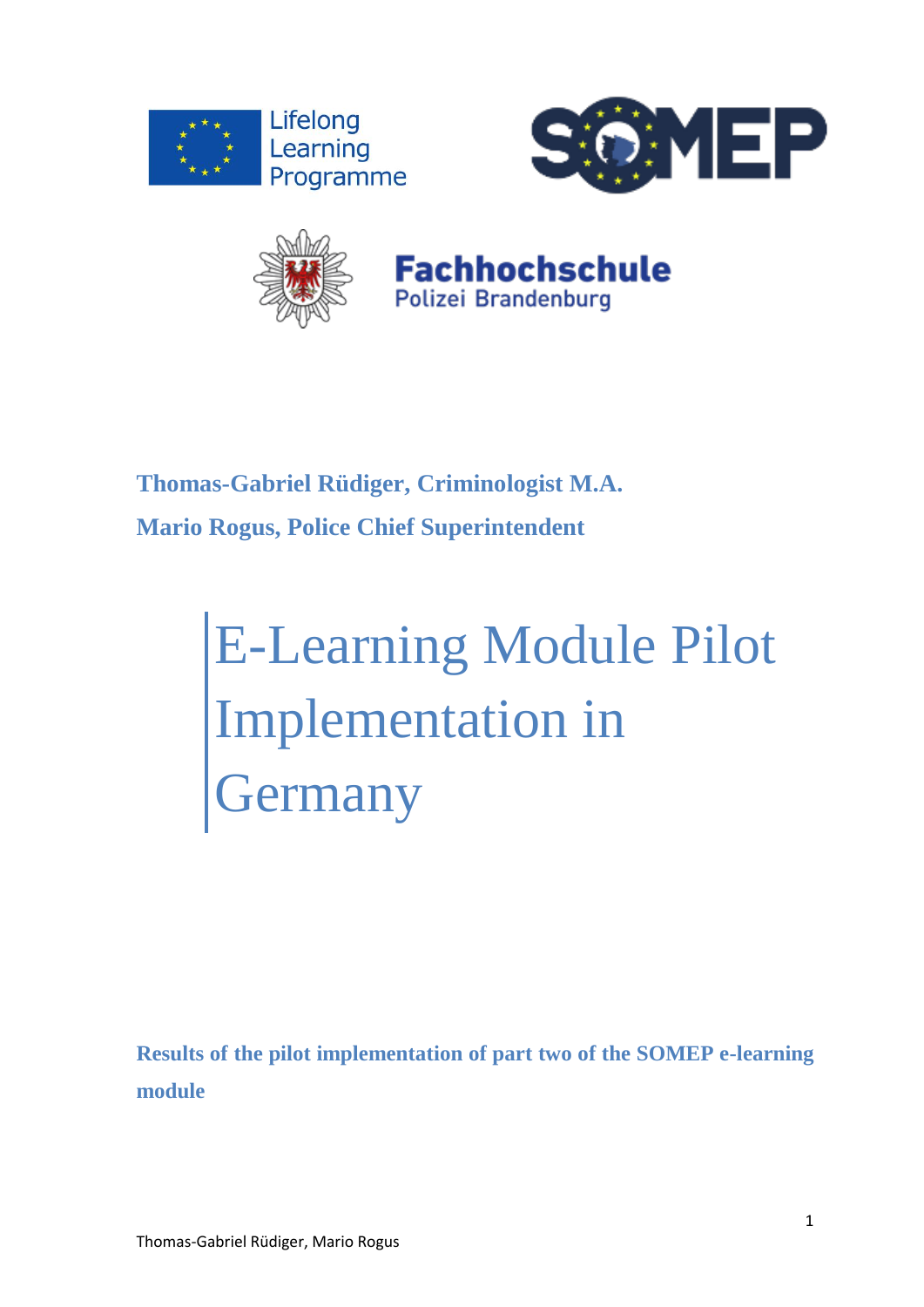#### **Authors:**

**Thomas-Gabriel Rüdiger, Criminologist M.A.**

**University of Applied Sciences of the Police of Brandenburg, Germany**

**Bernauer Strasse 146, 16151 Oranienburg**

- **Website: <http://www.fhpolbb.de/thomas-gabriel-r%C3%BCdiger>**
- **E-Mail: [thomas.ruediger@fhpolbb.de](mailto:thomas.ruediger@fhpolbb.de)**
- **Phone: +49 3301 850 2538**
- **Twitter: @TGRuediger**

**Mario Rogus, Police Chief Superintendent**

**University of Applied Sciences of the Police of Brandenburg, Germany**

**Bernauer Strasse 146, 16151 Oranienburg**

**Website: [http://www.fhpolbb.de](http://www.fhpolbb.de/)**

**E-Mail: [mario.rogus@fhpolbb.de](mailto:mario.rogus@fhpolbb.de)**

**Phone: +49 3301 850 2555**

#### **Copyrights:**

**The intellectual property rights (IPR) lie with the authors and the University of Applied Sciences of the Police of Brandenburg, Germany,**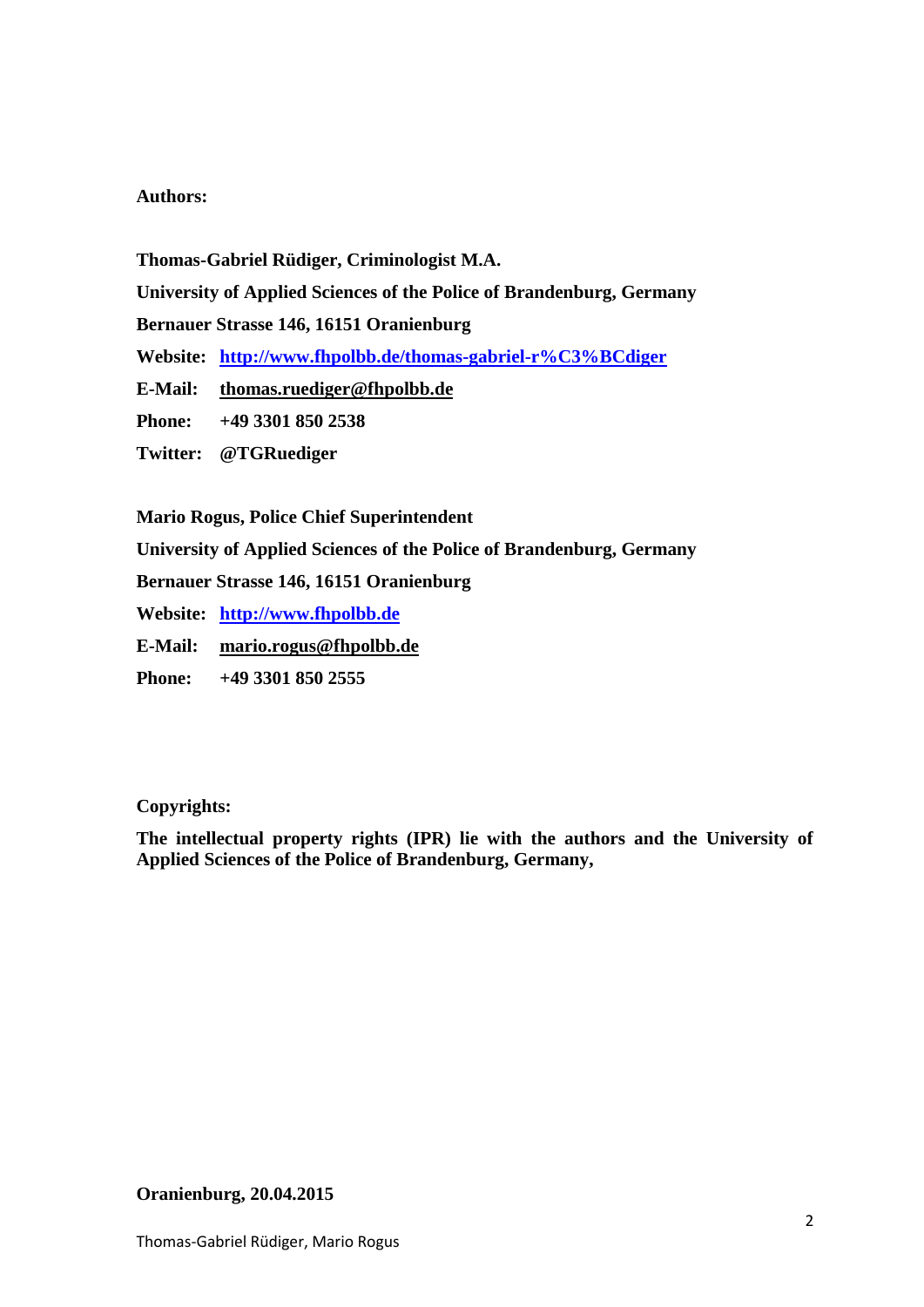# **Table of Content**

| 1.               |                                                                                                    |  |  |  |
|------------------|----------------------------------------------------------------------------------------------------|--|--|--|
| 1.1              |                                                                                                    |  |  |  |
| 1.2              |                                                                                                    |  |  |  |
| 2.               |                                                                                                    |  |  |  |
| 2.1              |                                                                                                    |  |  |  |
| 2.2              |                                                                                                    |  |  |  |
| 2.3              |                                                                                                    |  |  |  |
| 3.               |                                                                                                    |  |  |  |
| 3.1              |                                                                                                    |  |  |  |
| 3.2              |                                                                                                    |  |  |  |
|                  |                                                                                                    |  |  |  |
|                  | 3.2.2 Question 1.2: Individual state of knowledge on the use of social media by police services 16 |  |  |  |
|                  | 3.2.3 Question 1.3: Knowledge about the creation of social media accounts  17                      |  |  |  |
|                  |                                                                                                    |  |  |  |
|                  | 3.2.5 Question 1.5: Knowledge on what to pay attention to if communicating on social media . 19    |  |  |  |
|                  | 3.2.6 Question 1.6: Knowledge on formal and informal communication options 20                      |  |  |  |
|                  | 3.2.7 Question 1.7: Knowledge on how to deal with critical situations and problems with regard to  |  |  |  |
|                  |                                                                                                    |  |  |  |
| 3.3              | Questions 1.9 -1.22 Second question category: Specific terms used in social media  24              |  |  |  |
| 3.4              |                                                                                                    |  |  |  |
| $\overline{4}$ . |                                                                                                    |  |  |  |
| 5.               |                                                                                                    |  |  |  |
| 6.               |                                                                                                    |  |  |  |
| 7.               |                                                                                                    |  |  |  |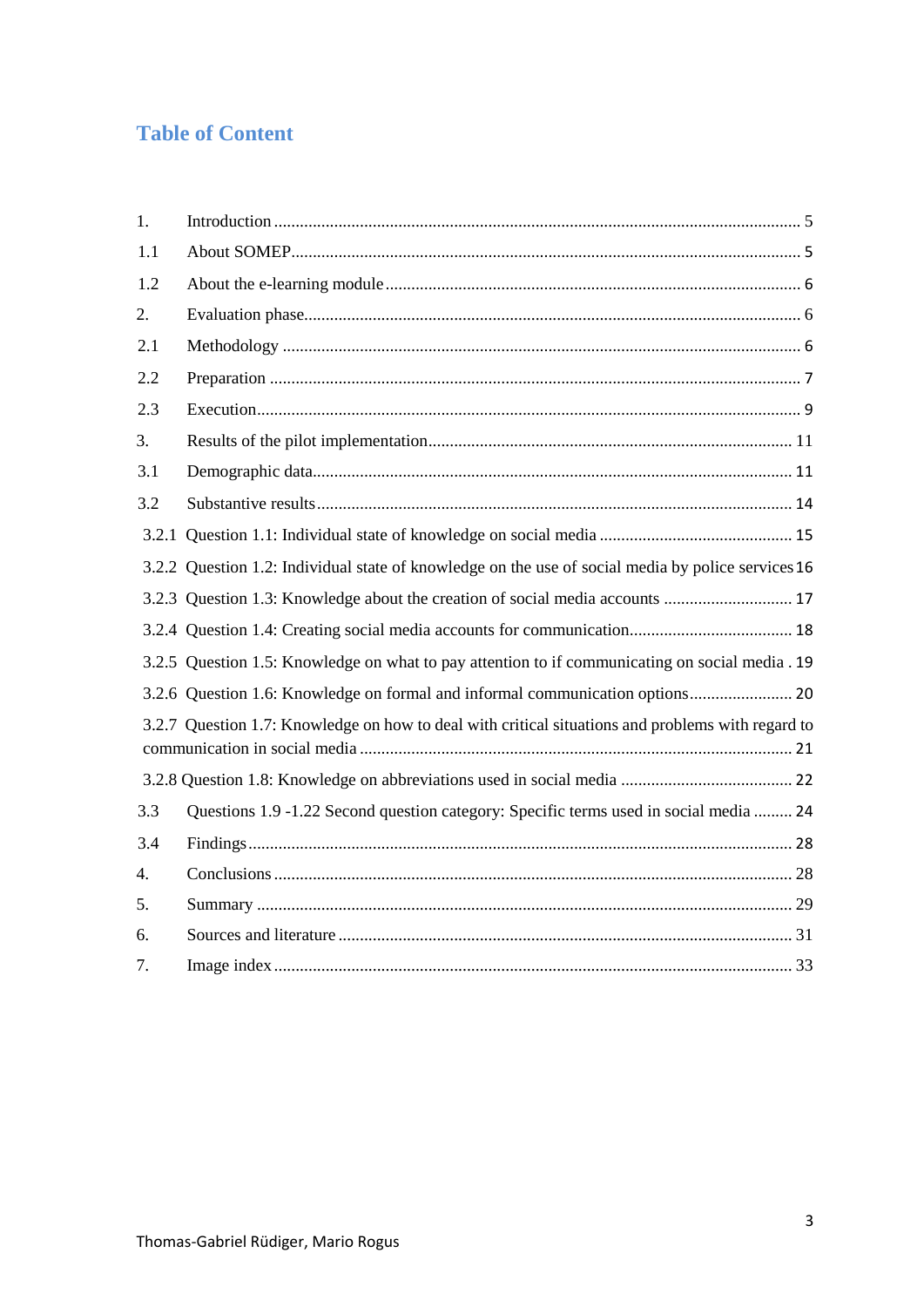## **Abstract**

The following detailed analysis describes the main findings of the pilot implementation of the second part of the e-learning module which is the last and practical outcome of the SOMEP project. Besides being part of the work package for the University of Applied Sciences of the State Police of Brandenburg (FHPol BB) the pilot implementation (test phase) was necessary to evaluate the learning progress and improvement of knowledge amongst the test candidates. Furthermore, the SOMEP team wanted to get feedback from the test persons regarding design, contents, logical order, interactivity, level of difficulty and the final examination. The results were overwhelmingly positive. The feedback helped to identify some shortcomings, inconsistencies and grammar as well as spelling mistakes which were corrected during the pilot implementations phase.

This report builds on the already published SOMEP "Country Report on the Use of Social Media by Police Organisations"<sup>1</sup> and "German Survey on the Use of Social Media by the German Police"<sup>2</sup>.

 $\overline{a}$ 

<sup>1</sup> Rogus, Rüdiger (2014)

<sup>2</sup> Rüdiger, Rogus (2014)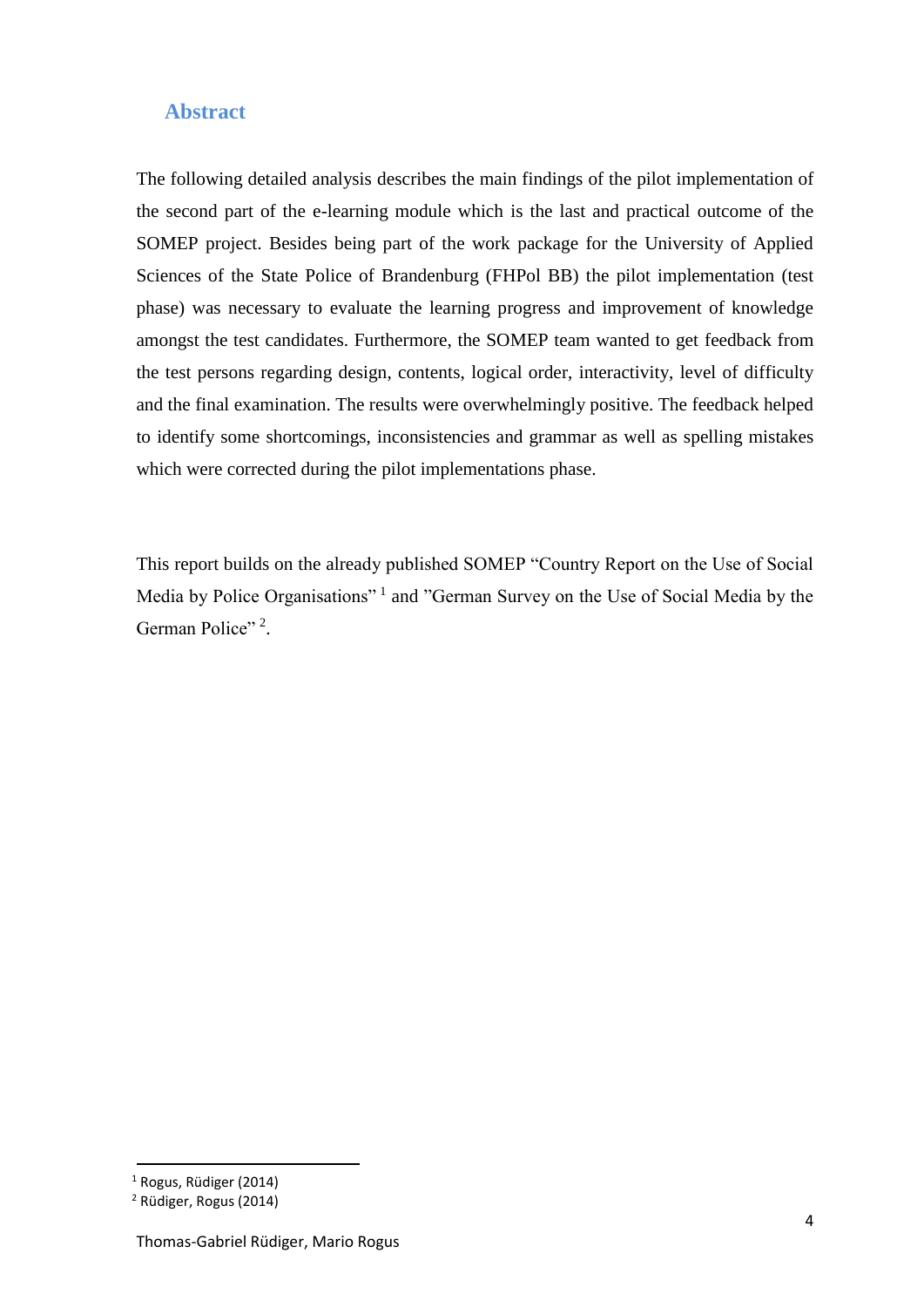# <span id="page-4-0"></span>**1. Introduction**

#### <span id="page-4-1"></span>1.1 About SOMEP

The project "Solving Crime through Social Media" (SOMEP)<sup>3</sup> was already described in detail in the "Country Report on the Use of Social Media by Police Organisations"<sup>4</sup> and "German Survey on the Use of Social Media by the German Police"<sup>5</sup> .

Besides the FHPol BB, the project consortium consists of the Erciyes University Kayseri (Turkey), the Kayseri Directorate of Security and the Centre for Social Innovation – ZSI – (Austria). The main objectives of the 18 month project go in three directions. Firstly, research on the current situation regarding the utilization of social media by police. Secondly, conduction of a survey amongst police officers to determine if, to what extent, and for which purposes social media is currently used and their opinion about the future in this regard, and thirdly, the creation of an e-learning application for police officers. The research on the current situation of utilization of social media by police and the survey are the foundations for the last phase of the project. The e-learning application is so to say the practical outcome of the project. The task of creating an e-learning module was divided between the Erciyes University Kayseri and the FHPol BB, whereas the Erciyes University was responsible for the first part of the module which covers fundamental information about social media and communication. The FHPol BB was tasked to prepare the second part of the module which is about how social media can effectively be used by police for their purposes as well as related the risks and problems. The last step was the so called pilot implementation. This was a test phase in order to evaluate the content of the module and learning progress achieved by working through the e-learning application and to get an honest feedback from the test users. Determining if and to what extent the knowledge of the pilot implementation participants was enhanced is critical for the success of the module itself but also a requirement of the EU institutions. The project ends on 30 April 2015 which means that all tasks have to be finished by this date.

<sup>3</sup> SOMEP (2014)

<sup>4</sup> Rogus, Rüdiger (2014)

<sup>5</sup> Ibid.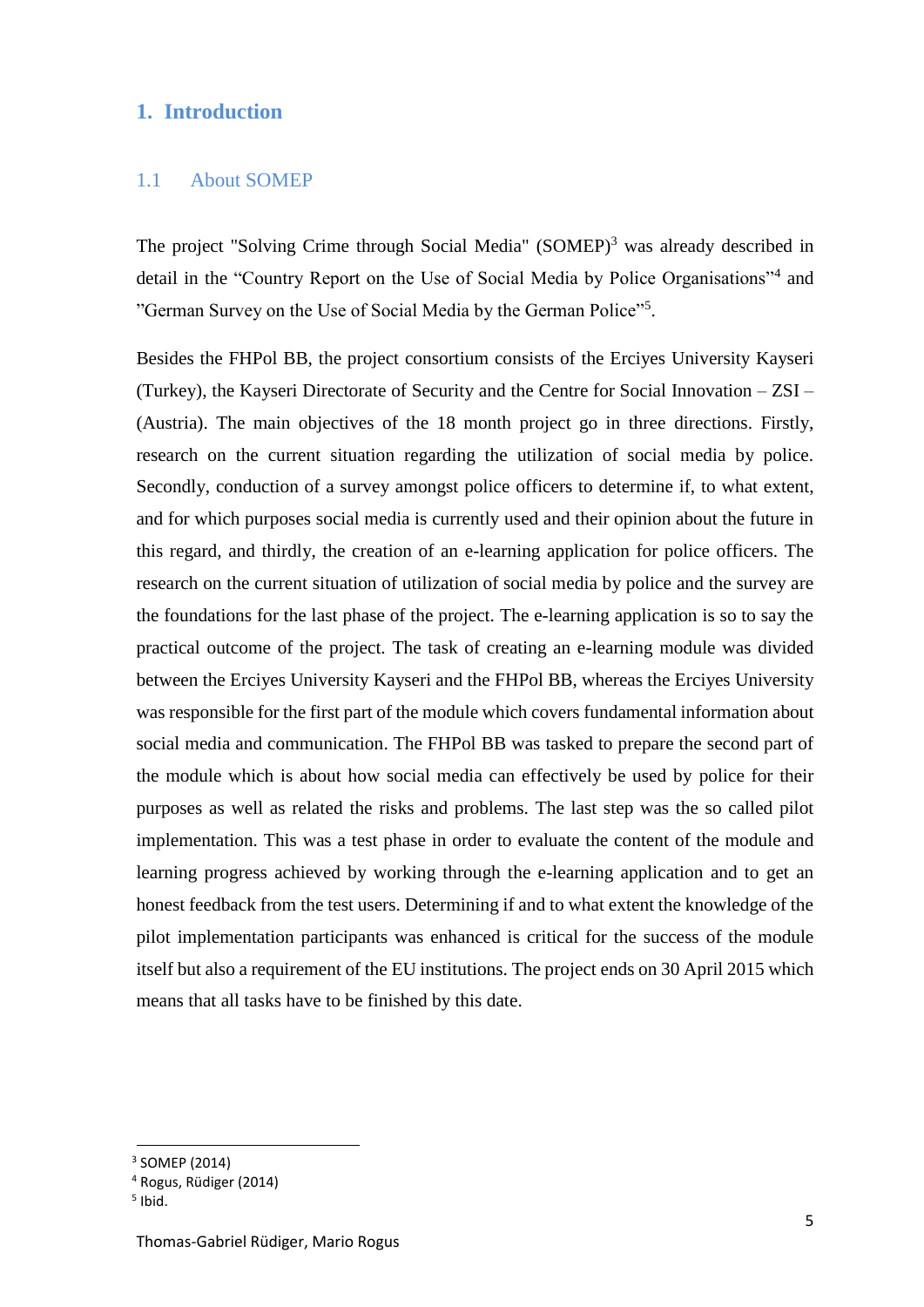#### <span id="page-5-0"></span>1.2 About the e-learning module

The e-learning module developed by the FHPol BB is the second part of a web-based learning application which addresses the issue of utilization of social media by police officers and police services. The module covers all fields of policing which can be supported by reasonable social media usage. Police officers can learn how and for what purposes social media can be used to support police activities and to make them more effective. At the same time, however, inhibitions regarding the usage of social media as a means for presenting the police should be reduced. Therefore, the module contains information for the procedures to setup official accounts and various problems which might occur when communicating with the public or when confronted with critical situations and comments. Furthermore, common terms and abbreviations as well as typical phenomena are discussed. This e-learning module deliberately does not aim at cybercrime and training officers who investigate them. The module is about fighting and solving crime by getting in contact with the public, providing and requesting information, improving the reputation of the police as well as looking for perpetrators and warning of citizens. At the end of the module officers can determine their knowledge by taking part in a test.

#### <span id="page-5-1"></span>**2. Evaluation phase**

In the following section the preparation, methodology and results of the e-learning module pilot implementation are shown and described.

#### <span id="page-5-2"></span>2.1Methodology

The FHPol BB as creator of the second part of the SOMEP e-learning module was required to evaluate the module by means of a pilot implementation phase. A total of 75 persons had to take part in the pilot implementation to meet the requirements of the project. The target group consisted not only of officers from the state police of Brandenburg but also of state police officers from North Rhine-Westphalia, Lower Saxony, Saxony as well as Federal Police and the German Federal Criminal Police Office (BKA). The pilot implementation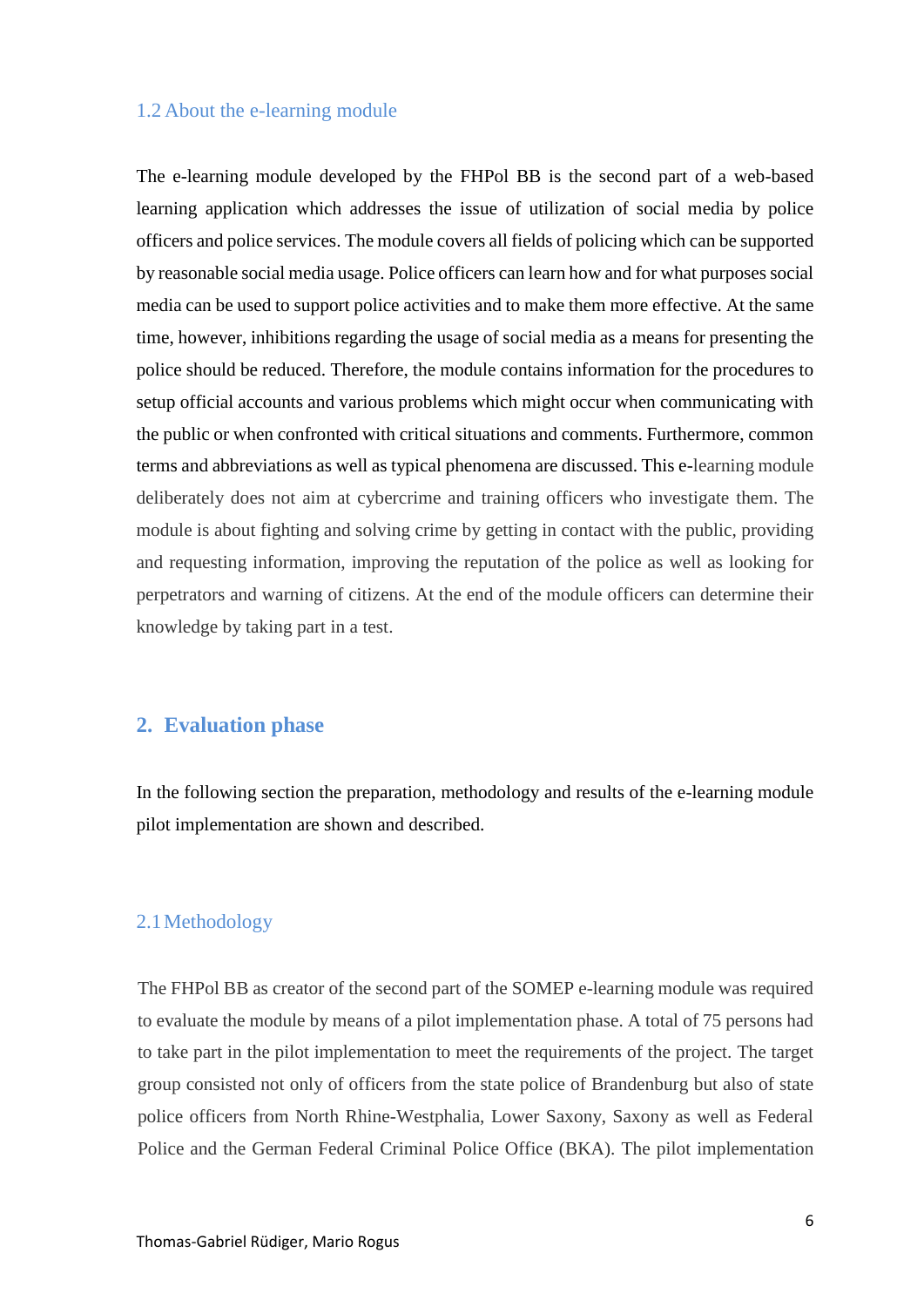did not require a representative sample of test persons nor a representative evaluation method. The FHPol BB project team decided to follow a two-fold approach.

Firstly, police officers were invited to take part in classroom sessions. This setup was used in order to provide supervision by SOMEP project members during the test run. Before the test started and the questionnaires were filled in, a present project member described the module in general and the reasons for the pilot implementation. Furthermore, they provided support in solving technical problems and gave further explanations when needed. Another advantage was the opportunity for the project team to monitor how the pilot implementation participants got along with the e-learning module in terms of handling and understanding the various types of information provided by the module. The monitoring supervisor also got an insight on how much time the participants needed or invested and whether they went through the whole module in great detail or not.

Secondly, police officers from other state police offices as well as the Federal Police were also given the opportunity to take part in the pilot implementation in order to get a wider test audience.

However, the problem here was that the evaluation system EvSys which is used by FHPol BB is not web-based yet. That means that access information for the test accounts and the two questionnaires had to be mailed to the participants. The questionnaires then had to be printed, filled in and sent back in paper. The module itself could be accessed and worked through online. Another challenge was that project team members could not personally guide the test persons through the trail.

Finally, all submitted questionnaires were fed into and processed by the computer-based evaluation system EvSys.

#### <span id="page-6-0"></span>2.2Preparation

At the beginning of the evaluation phase the project team had to decide on how to pursue the two objectives of the pilot implementation. Firstly, the pilot implementation should verify a learning progress by using the comprehensive e-learning module. Secondly, the project team was interested in getting feedback from the participants about necessary or useful amendments, corrections and additions.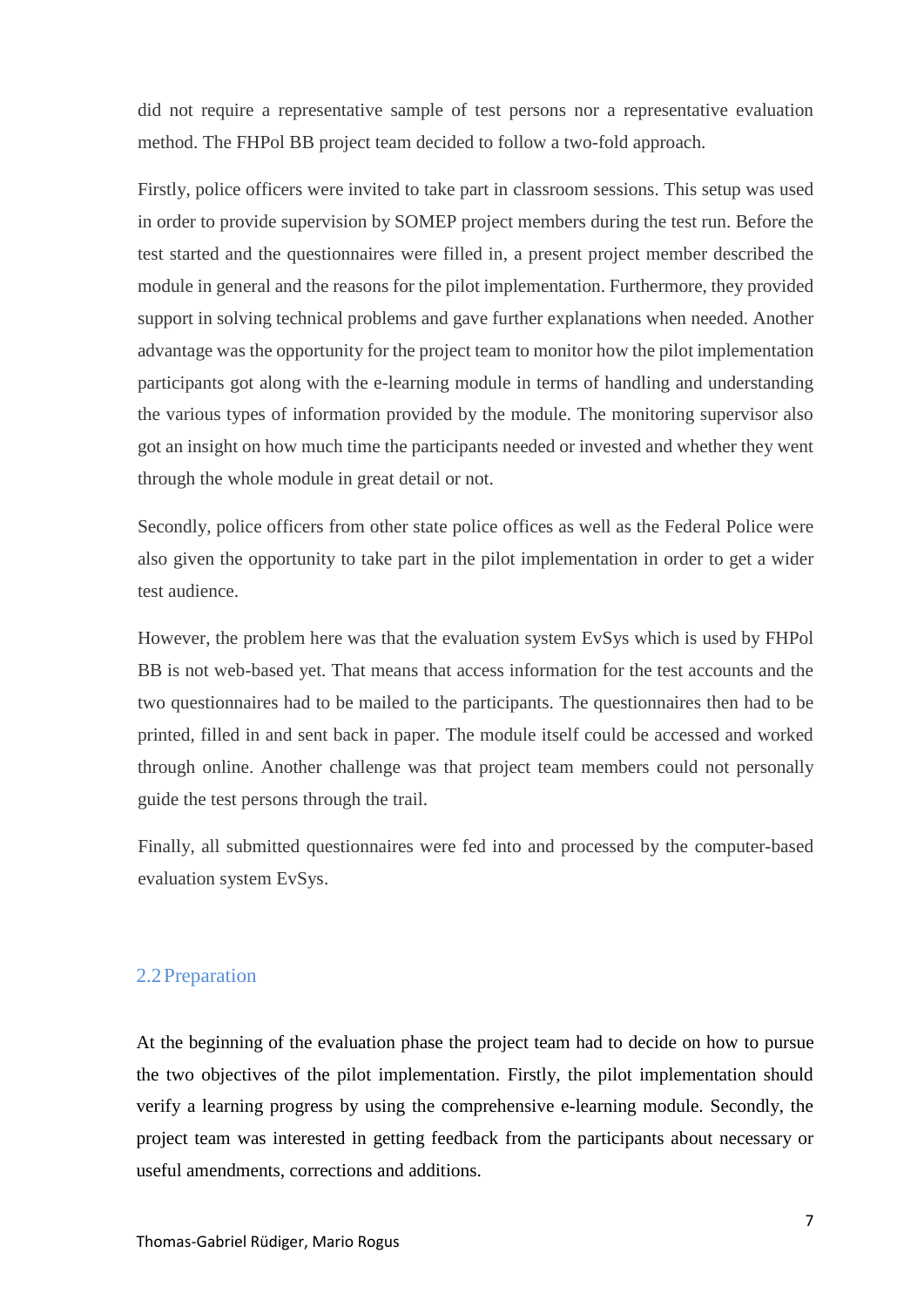In order to achieve both objectives two survey forms were developed. The first one with questions on the personal knowledge about social media and the importance of a police presence in the digital arena had to be filled in before working through the module. The second one which also contained a few additional questions regarding design, content, operability etc. was to measure the learning progress and to help adapting the module to the needs of future users and to correct faults and flaws.

From November to December 2014 the FHPol BB project team developed various questionnaire drafts for the pre and post-test. The questionnaire drafts then were tested by a pre-trail group consisting of five police officers. The resulting remarks and proposed changes, if reasonable, were implemented in the final questionnaire versions. Finally, the forms were created by EvSys. As mentioned before EvSys is not web-based. That means the forms could not be filled in online but had to be printed and then scanned to feed the results into the system. Only then EvSys could automatically process the data and provide results.

In the same time it was vital to ensure that the pilot implementation was carried out anonymously. Firstly, that meant that the questionnaires permitted no conclusion on individual persons. Secondly, it had to be ensured that logging into one of the test accounts did not lead to the identification of the users. In order to ensure compliance with these requirements, demographic questions were very general in nature. Age was classified in categories instead of the accurate age<sup>6</sup>. Customisable data like names or places of employment were not collected<sup>7</sup>.

Each of the participants who took part in the classroom sessions got access to one of 125 test accounts. The account numbers were distributed randomly to make sure that participants could not be identified by the account they used. There is also no participant list existing.

The situation regarding the participation of police officers from other police services was a bit more complicated. These persons got the questionnaires and test account login information via e-Mail. They were asked to send back the filled in questionnaires without providing any personal information. Furthermore, they got login information for several of the test accounts to make sure that the identity of the users could not be determined.

 $\overline{a}$ 

<sup>6</sup> See number 2.1 et seq. questionnaire

 $<sup>7</sup>$  Ibid.</sup>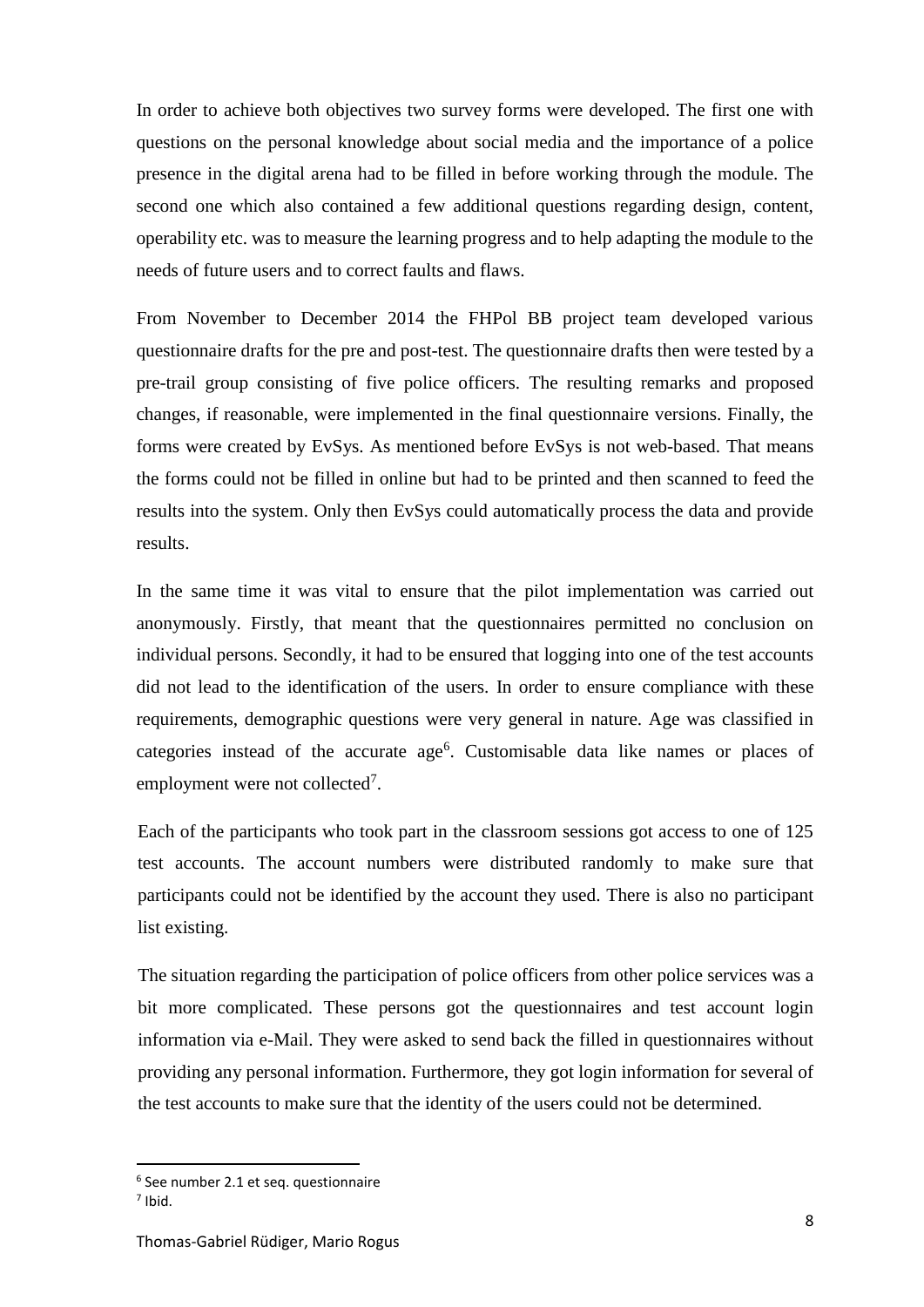Besides the technical execution of the pilot implementation, another hurdle had to be cleared. Since the test persons were supposed to take part in the pilot implementation on a voluntary basis, 75 German police officers had to be found who were willing to invest some of their duty or leisure time for testing the e-learning module. In order to do that, project team members did a lot of talking with Brandenburg state police officers and published articles in the internal network (Intranet). Due to these efforts approximately 40 police officers volunteered to take part in testing the module.

In a parallel move, e-Mails were sent to a number of national contacts amongst the German police community with the request of forwarding these mails to suitable participants. These e-Mails also contained a description of the project and the module, the objectives of the pilot implementation as well as the questionnaires and login information for a number of test accounts. This approach resulted in further 40 participants.

The lack of identification resulted in another problem. It could not be guaranteed that all participants who finished the pre-test also provided the post-test questionnaires to the project team. It must have happened that some of the participants in the classroom sessions filled in the pre-test but did not provide the post-test questionnaire. The present project team member did not check this. The participants were only asked to put the questionnaires in a cardboard box. The same applies to questionnaires which were mailed back. They were just added to the others.

Among other things, this is one of the reasons why the received number of pre-tests does not match the number of post-test questionnaires $8$ .

## <span id="page-8-0"></span>2.3Execution

 $\overline{\phantom{a}}$ 

As described before, the pilot implementation was executed in a two-fold approach. Roughly 50 per cent of the participants did the test in a classroom setup with supervision. The remaining 50 per cent did the test from their homes or offices.

<sup>&</sup>lt;sup>8</sup> Another reason might be the fact that some of the questionnaires were illegible or invalid.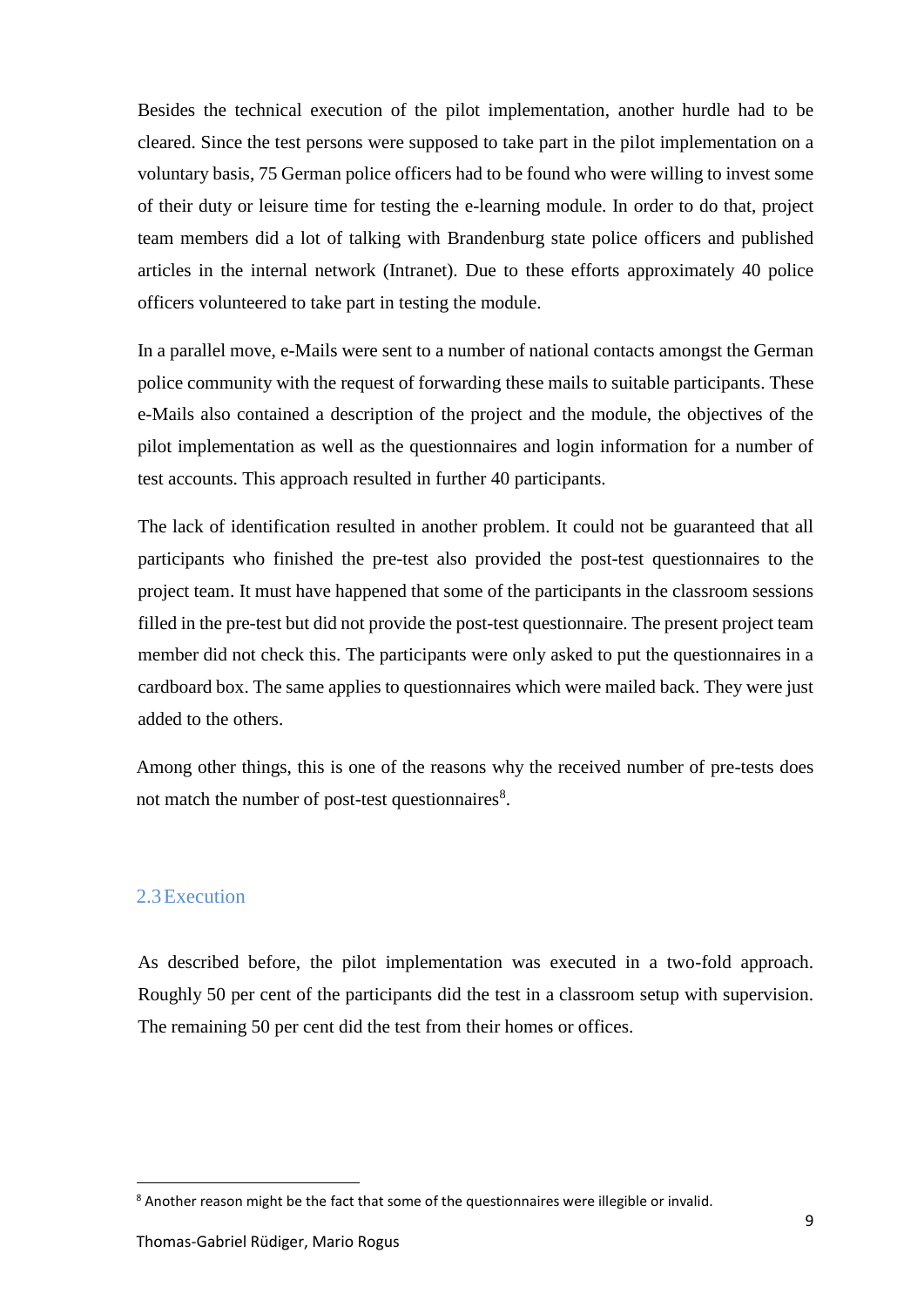#### Classroom sessions:

With the support of the FHPol BB the project team was able to organise four test sessions in a classroom environment. Computer cabinets were used since a certain number of personal computers with Internet access was necessary to test the web-based e-learning module. There was no time limit set in order to give the participants the chance to work through the module with no time pressure at all. At least one project team member was present in every session to explain, help and guide through the module if necessary. At the beginning, the test persons were required to fill in the pre-test questionnaire. Then they got randomly distributed login data to access the test version of the module via test accounts. After the participants finished the e-learning application, they were requested to fill in the post-test questionnaire. The latter also contained a "further comments" section where the participants could put in hints, remarks and proposals for changes and improvements. It was also possible to directly address the present project members.

The advantage of this approach was the possibility to monitor the participants during the sessions, to see their reactions and to notice any difficulties they might have in handling the application or understanding the content. Furthermore, a direct feedback from the test persons was possible.

A disadvantage of this setup, though, was that some of the participants obviously felt the urge to finish the test as fast as possible. Most participants finished the test within two hours or less which was not intended. Later, when the application will be available to the public, users will have the option to work through the module in several steps taking as much time as they deem necessary.

#### Online participation:

Since the project team not only wanted to invite police officers from Brandenburg, a mechanism had to be developed to allow participation of police officers from other states and the Federal Police. Furthermore, finding persons outside of Brandenburg was an opportunity to test the web-based module under close to real conditions.

To do this, contact points from various police services were approached by e-mail in order to forward our requests to suitable pilot implementation participants. The participants were also asked to fill in the pre-test and after the test the post-test questionnaires and to send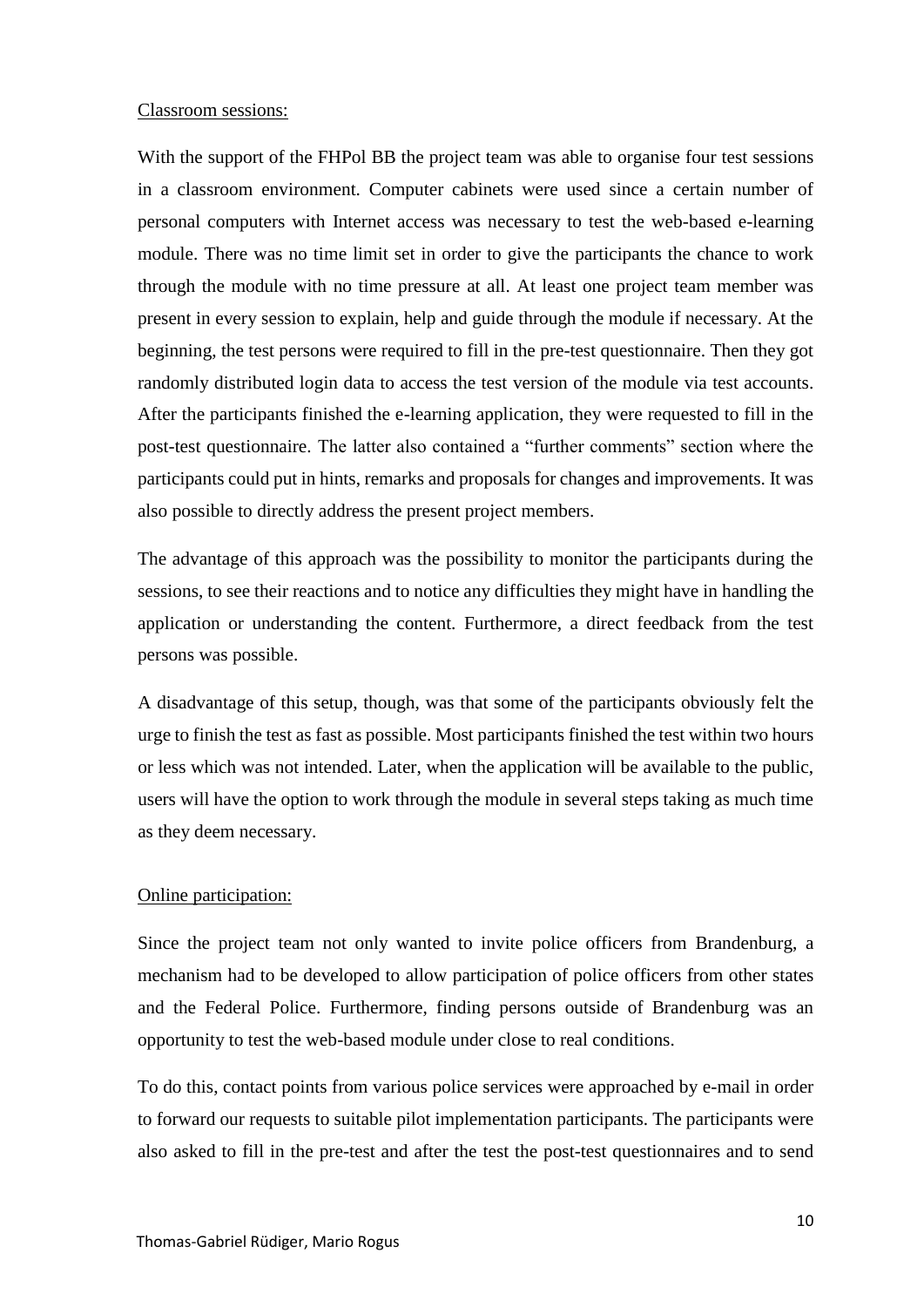them back anonymously. The e-mails also contained a number of test account login information which could be picked by the participants.

Besides testing the application under real conditions, there were further advantages to this approach. The test persons could take as much time as they needed to finish the module without any time pressure. Furthermore, it could be determined that the module can be completed without any supervision.

The disadvantages were that reactions to certain content could not be monitored and advice could not be given if any was needed. Furthermore, some of the printed and mailed or printed, scanned and e-mailed questionnaires could not be processed by EvSys due to the poor quality or incompatible print format. Those questionnaires had to be transferred in the original forms. This was done on the basis of the "four eye principle" by at least two project members.

# <span id="page-10-0"></span>**3. Results of the pilot implementation**

# <span id="page-10-1"></span>3.1Demographic data

#### Pre-test:

The pre-test questionnaire was filled in by all in all 81 participants (n=81). Demographic information were provided by 77 of these 81 participants. The biggest groups of participants were at the age from 31 to 40 (37.7 %) and from 41 to 50 years (29.9 %). Only 22 percent of the persons who filled in the pre-tests (up to 30 years) can be associated with the term "digital natives"<sup>9</sup>.

#### Post-test:

Only 77 pilot implementation participants provided filled in post-test questionnaires and significantly less persons (only 57) supplied demographic data. The evaluation of the data shows that the age group 41-50 was proportionally higher than in the pre-test.

<sup>9</sup> Rüdiger, Rogus (2014)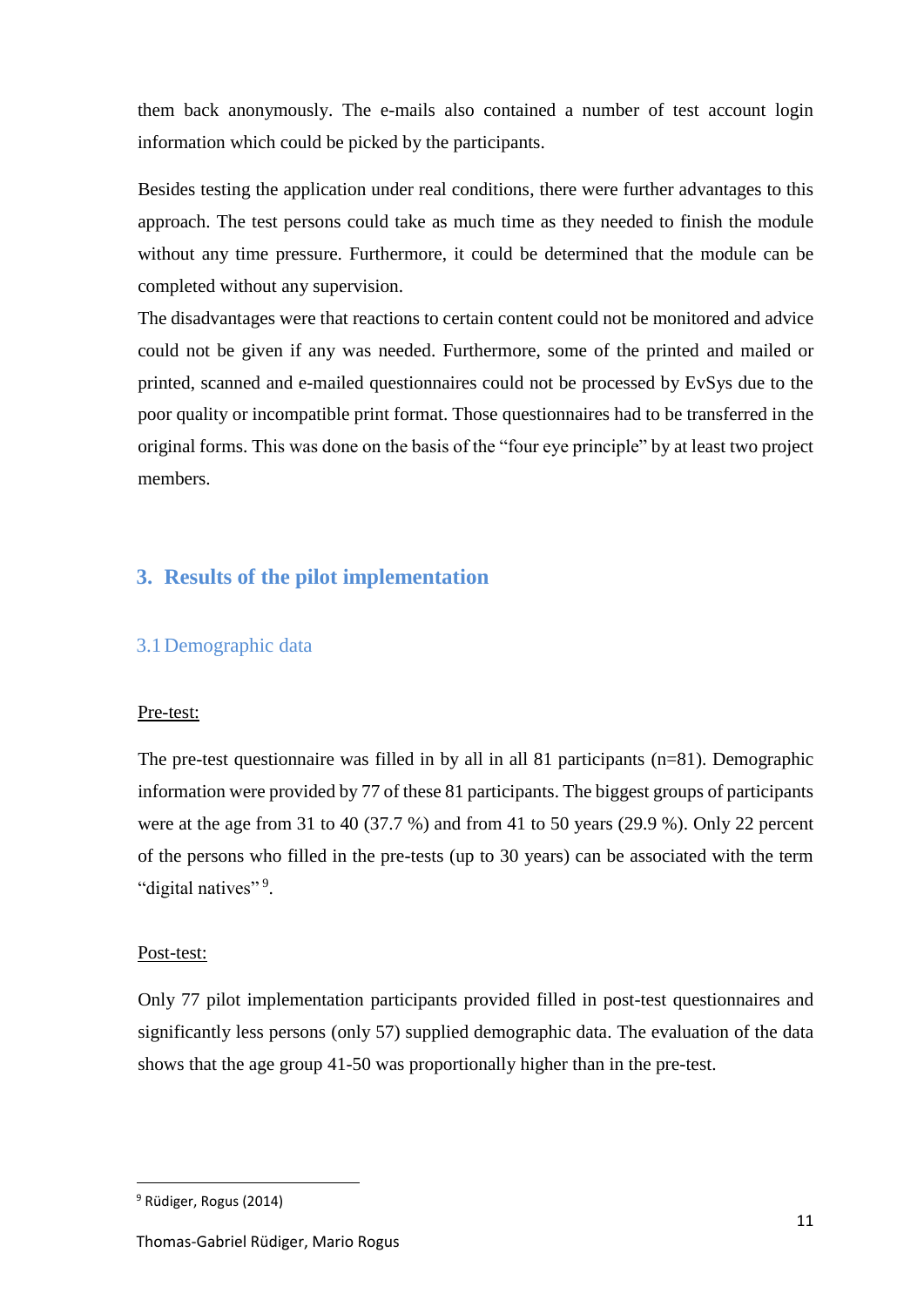

<span id="page-11-0"></span>*Figure 1: Age structure of participants*

#### Staff Categories:

In the pre-test 72 participants supplied information about their staff category<sup>10</sup>. It is striking that 10 percent of the participants were senior command officers who on average represent only two (2) percent of German police officers. The reason could be that many lecturers from the FHPol BB who are senior command officers took part in the pilot implementation which led to an above-average participation of this group<sup>11</sup>. The participation of police personnel belonging to the operational and junior command level is in line with the percentage of staff (one-third operational level and two-thirds junior command level) in the Brandenburg police.

Far fewer participants (53) provided information about their career category in the post-test questionnaires than participants did in the pre-test questionnaires. But significant differences in comparison to the demographic data from the pre-test questionnaires cannot be determined $12$ .

 $\overline{a}$ 

<sup>&</sup>lt;sup>10</sup> In Germany police personnel is divided into three staff categories. The lowest category is the operational level, comparable with corporal and sergeant ranks in the military. The next level is the junior command level, comparable to military ranks from lieutenant to captain. The highest level is the senior command level, comparable to military ranks from major to general. Senior command officers hold academic degrees, whereas junior command officers hold Bachelor degrees, and operational personnel completed a professional education. But there are also junior command officers with Master degrees who did not qualify for the senior command service yet.

 $11$  See figure 3

<sup>12</sup> See figure 2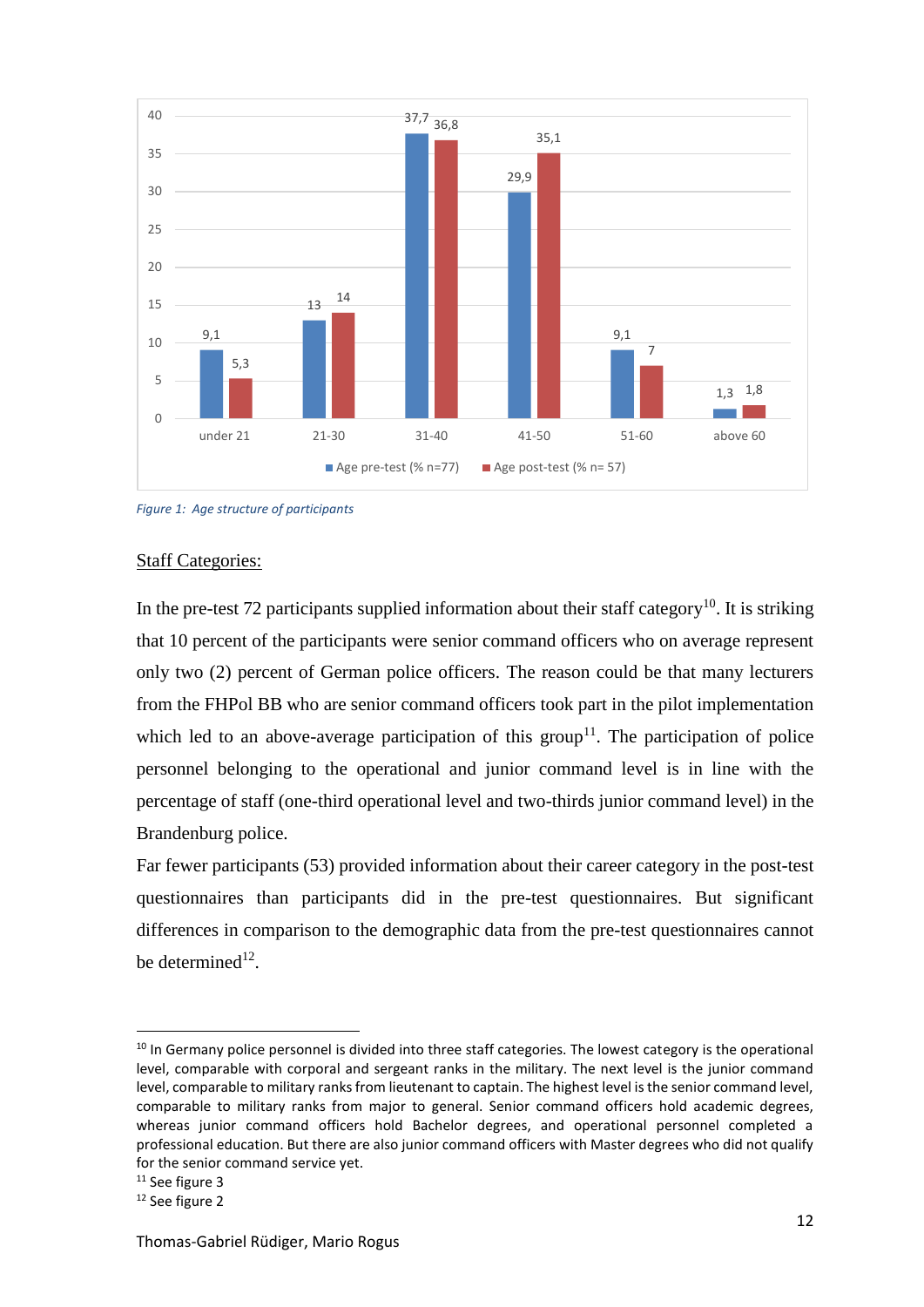

<span id="page-12-0"></span>*Figure 2: Staff categories of participants*

#### Function:

The pre as well as the post-test also contained a question about the function of the participants. This was supposed to help to determine whether police personnel from certain working areas showed more interest in the e-learning application by taking part in the pilot implementation than other. In the pre-test 61 participants provided information about their duty function. The biggest groups of participants work in the criminal police and in training/education (19.7 % each). The high number of training personnel taking part in the pilot implementation could be attributed to the fact that lots of advertisement was done at the FHPol BB. There are several possible explanations for the high number of participants from criminal police. On the one hand, the criminal police have regularly to investigate crimes committed in the Internet and in social media and might be more familiar with these issues than other departments and sectors within the police organisations. On the other hand, it may at first glance appear as if the criminal police is overrepresented. By grouping formed police units (4.9 %), water police (3.3 %), traffic Police (1.6 %), patrol service (8.2 %), and community police (4.9 %), uniformed police together account for 22.9 percent of the participants. That means that criminal police is almost at the same level as the uniformed police. In the post-test 55 participants revealed their duty functions. It is remarkable that 29.1 percent chose the option "other". This is due to organisational reasons. In the post-test there was, besides the option "external", another possibility. In option "other" it could further be chosen between "administration" and undergoing "training/study".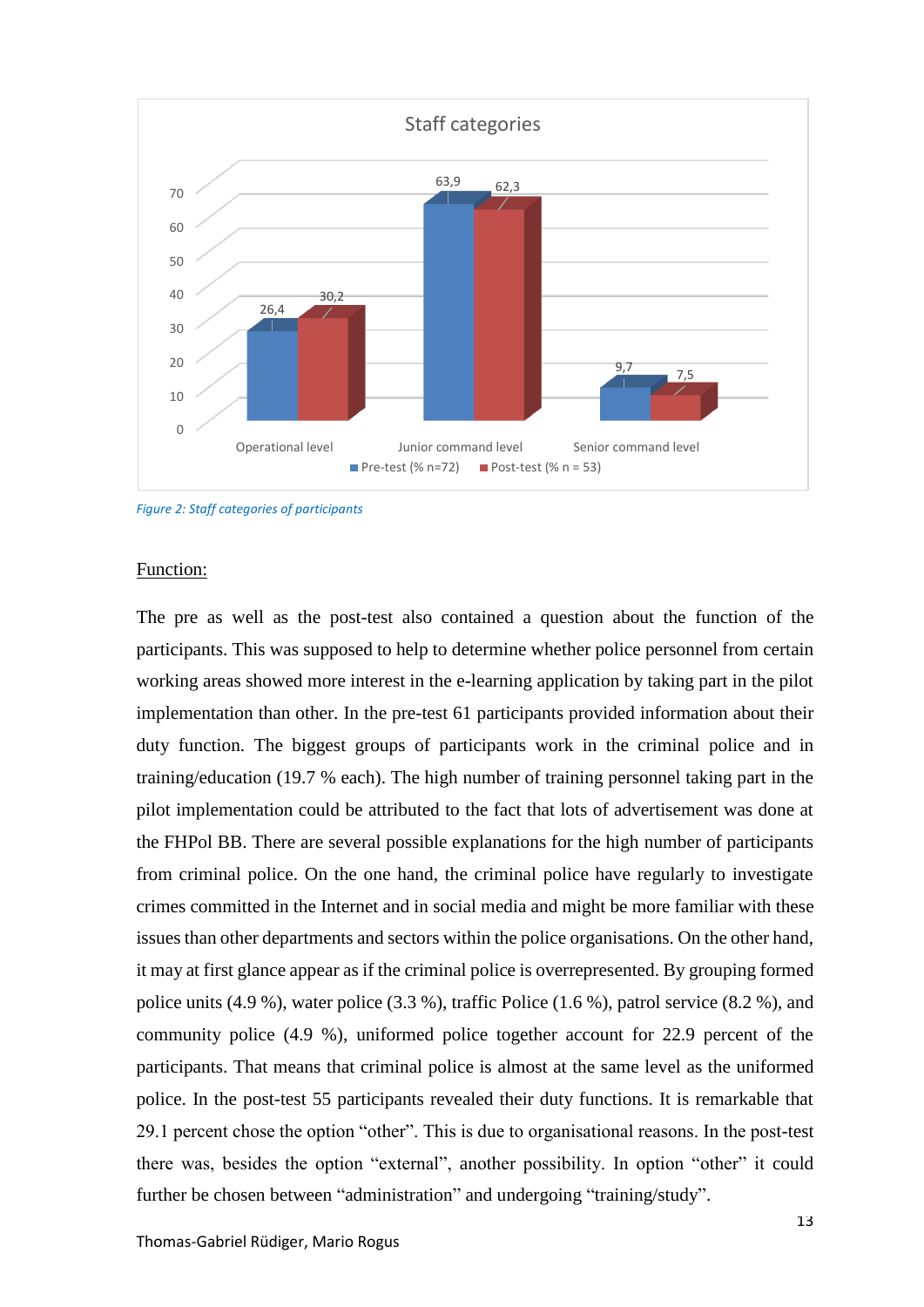Several participants used this additional option so that information on other functions like administration (5.5 %) and training/study (12.7 %) are available.



<span id="page-13-1"></span>*Figure 3: Functions of participants*

## <span id="page-13-0"></span>3.2Substantive results

In general the pilot implementation focussed on the evaluation of two fields of knowledge. The first question category (question 1.1 to 1.8) contained questions about personal usage and the state of knowledge regarding social media. In the second question category (question 1.9. to 1.22) the questions were directed at the knowledge about typical terms and phenomena in relation to social media.

For the post-test the content of the questions remained but were adjusted to the situation. In the pre-test, for example, the question 1.1 was "How do you rate your individual state of knowledge on social media?" In the post-test this question was reworded in "How effective did SOMEP help to improve your state of knowledge on social media?" The rating was done on a scale from 1 to 6, based on the German grading system. One (1) represents a very positive and six (6) a very negative rating.

Some of the test results could not be accepted due to inaccurate completion of the questionnaires which resulted in evaluation faults in EvSys. That is one of the main reasons why the numbers of answers in the pre-test mismatch the numbers of post-test responses.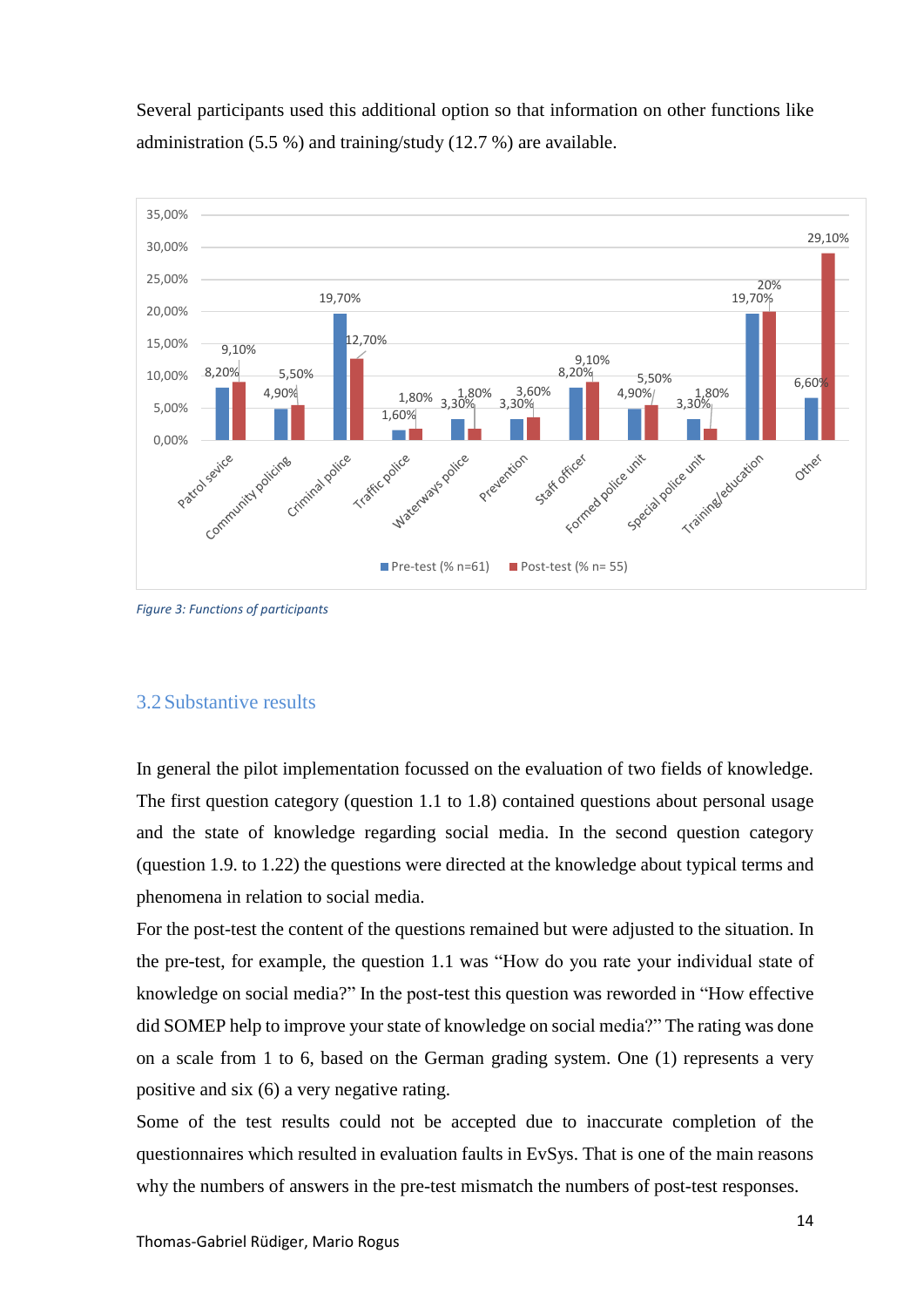#### Questions 1.1 to 1.8

| No.         | <u>Pre-test</u>                                                         | Post-test                                                               |
|-------------|-------------------------------------------------------------------------|-------------------------------------------------------------------------|
| <u> 1.1</u> | How do you rate your individual state of                                | How effective did SOMEP help to improve your                            |
|             | knowledge on social media?                                              | state of knowledge on social media?                                     |
| 1.2         | How do you rate your individual state of                                | How effective did SOMEP help to improve your                            |
|             | knowledge on the usage of social media                                  | state of knowledge on the usage of social media                         |
|             | by police services?                                                     | by police services?                                                     |
| 1.3         | How do you rate your knowledge on how                                   | How effective did SOMEP help to improve your                            |
|             | to create a social media account?                                       | knowledge on how to create a social media                               |
|             |                                                                         | account?                                                                |
| 1.4         | Are you confident with creating a social                                | Are you confident with creating a social media                          |
|             | media<br>account and<br>it<br>for<br>using                              | account and using it for communicating with the                         |
|             | communicating with the public?                                          | public?                                                                 |
| 1.5         | How do you rate your knowledge on                                       | How effective did SOMEP help to improve your                            |
|             | what to pay attention to as police                                      | knowledge on what to pay attention to as police                         |
|             | officer/police<br>organisation<br>when                                  | officer/police organisation when communicating                          |
|             | communicating with the public on social                                 | with the public on social media?                                        |
|             | media?                                                                  |                                                                         |
| L.6         | How do you rate your individual state of                                | How effective did SOMEP help to improve your                            |
|             | knowledge on the differences between                                    | individual state of knowledge on the differences                        |
|             | formal and informal communication on                                    | between formal and informal communication on                            |
|             | official police social media presences?                                 | official police social media presences?                                 |
|             |                                                                         |                                                                         |
| <u>I.Z</u>  | How do you rate your individual state of                                | How effective did SOMEP help to improve your                            |
|             | knowledge on problems which could                                       | individual state of knowledge on problems                               |
|             | occur and how to react if confronted with                               | which could occur and how to react if                                   |
|             | a critical situation or comment?                                        | confronted with a critical situation or comment?                        |
| 1.8         | How many terms typically used in social<br>media are you familiar with? | How many terms typically used in social media<br>are you familiar with? |
|             |                                                                         |                                                                         |

<span id="page-14-1"></span>*Figure 4: Overview of questions 1.1 to 1.8 – pre and post-test*

# <span id="page-14-0"></span>3.2.1 Question 1.1: Individual state of knowledge on social media

In the pre-test this question was asked to determine the individual state of knowledge on social media in general. Seventy-nine (79) test persons gave an answer to this question. More than one-third (37.9 %) stated that they have a good or very good knowledge. Only 11.4 percent rated their knowledge as rather poor or very poor. This results in an average value of  $\varnothing$  2.99.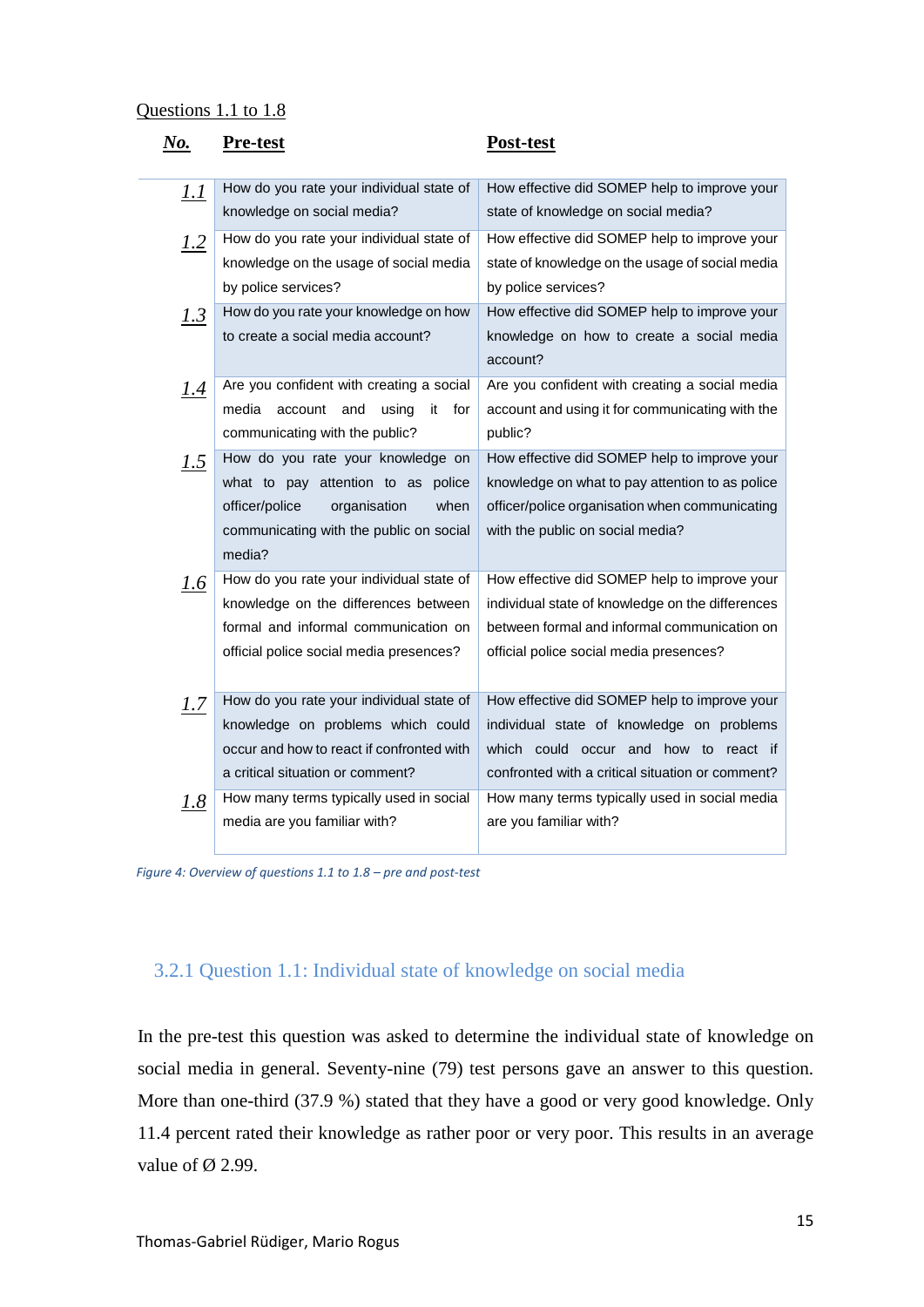The comparison question in the post-test was asked to determine whether SOMEP (meaning the e-learning application) helped to improve the individual state of knowledge. Seventyfive (75) test persons gave an answer to this question. More than half of the participants (56 %) stated that working through the module has enhanced their knowledge substantially or considerably. Further 36 percent said their knowledge was enhanced at least moderately or to some extent. But it has to be taken into account that participants with an already good knowledge on social media would not see a major improvement by using this application. The average value reached is  $\varnothing$  2.63.



<span id="page-15-1"></span>*Figure 5: Results question 1.1*

# <span id="page-15-0"></span>3.2.2 Question 1.2: Individual state of knowledge on the use of social media by police services

After asking about the knowledge on social media (question 1.1) question 1.2 was included to determine how the participants rate their knowledge about the usage of social media by police services. The comparison question was supposed to identify if and to what extend SOMEP helped to enhance that knowledge.

Seventy-nine (79) participants responded to this question in the pre-test and 74 in the posttest. In the pre-test 40.8 percent said they have an average or good knowledge on this issue.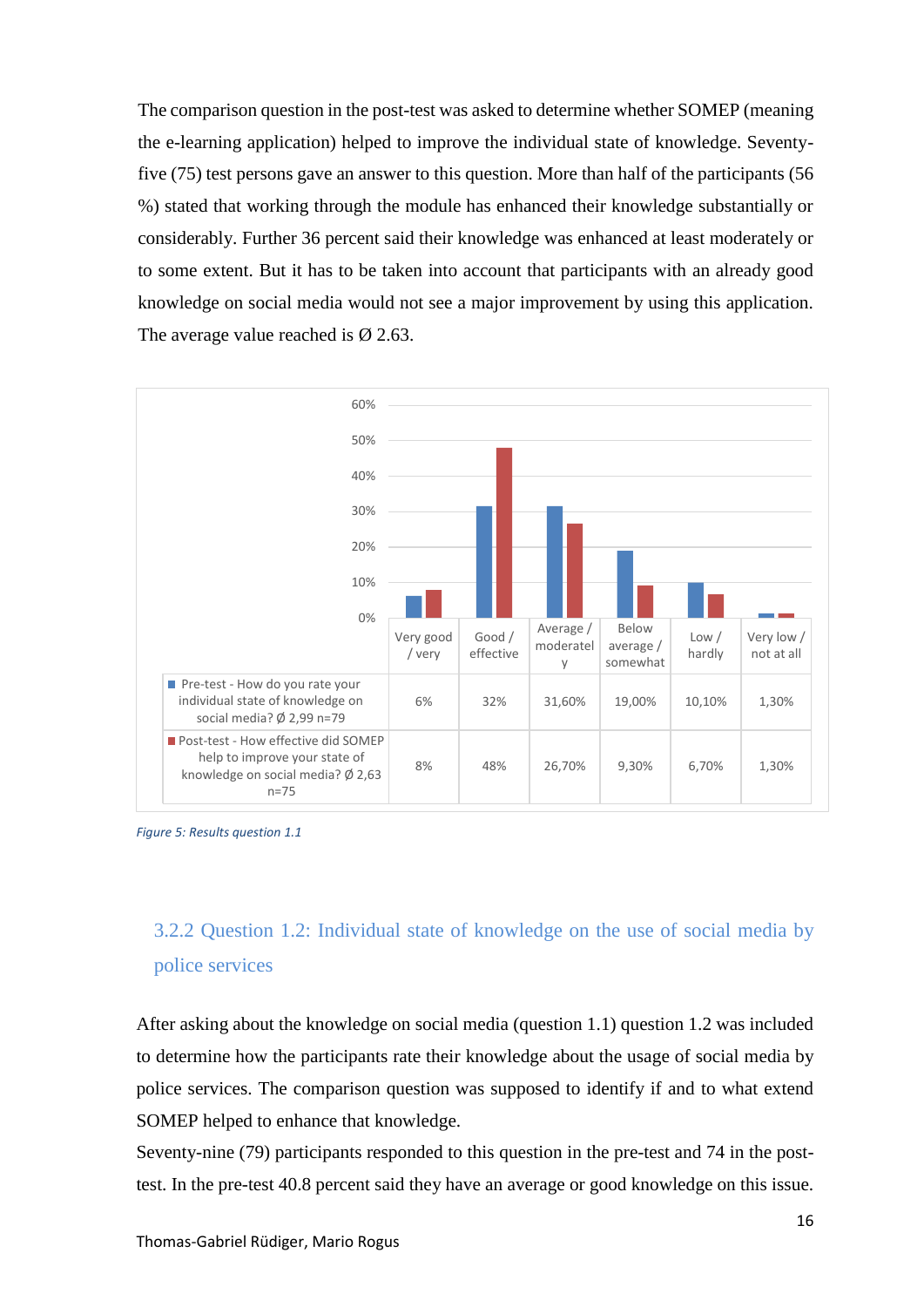Whereas only 10.1 percent stated to have a good and 2.5 percent to have a very good knowledge. The average value reached is  $\varnothing$  3.77 which indicates a rather poor knowledge. In the post-test 13.5 percent stated their knowledge was very effectively improved by SOMEP. Another 41.9 percent said it was effectively improved whereas 29.7 percent rate the enhancement as moderate. All in all 85.1 percent of the participants were able to improve their knowledge in this field. The average value reached is  $\varnothing$  2.54.



<span id="page-16-1"></span>*Figure 6: Results question 1.2*

#### <span id="page-16-0"></span>3.2.3 Question 1.3: Knowledge about the creation of social media accounts

This question aims at the state of knowledge on the creation of social media accounts. Seventy-nine (79) participants answered this question whereas 49.4 percent stated their knowledge as good or very good. Only 7.6 percent rated it as poor and another 13.6 percent as very poor. The average value reached is  $\varnothing$  3.06.

In the post-test 41.9 percent said that their knowledge was improved effectively (33.8 %) or very effectively (8.1 %), whereas all in all 21.7 percent stated that it was only hardly effective (14.9 %) or not at all (6.8 %) improved. This may be due to the already solid basic knowledge in this field so that an improvement amongst those persons could only be marginal.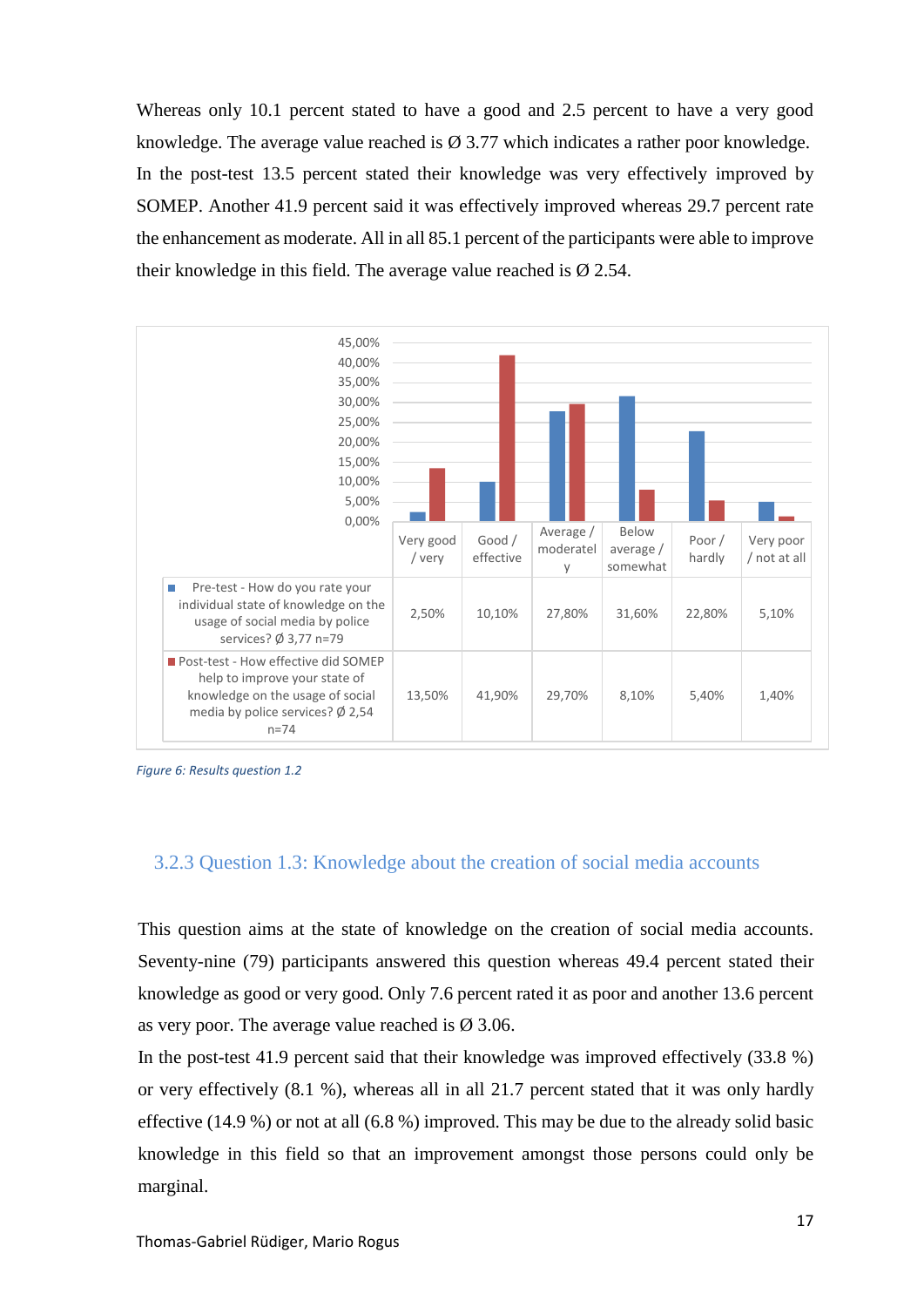

<span id="page-17-1"></span>*Figure 7: Results question 1.3*

## <span id="page-17-0"></span>3.2.4 Question 1.4: Creating social media accounts for communication

This question aimes at the assessment of the participants about their confidence to create an official duty account and to use it for communication with the public. Fifty-two (52) percent of the participants who answered this question were more or less confident, whereas 48 percent could not imagine this. Noticeable is the fact that 7.8 percent were very confident in comparison to 19.5 percent who could not imagine this at all. The average value ( $\varnothing$  3.68) is correspondingly lower.

After finishing the module the percentage of participants who were confident to create a duty account and to use it for communication purposes has increased to 68 (+16 %) percent. At the same time the percentage of participants who could not imagine this at all has decreased to 6.7 (-12.8%) percent and those how could barely imagine this to 9.3 (-6.3 %) percent. The average value shows a positive development since it decreased from  $\varnothing$  3.68 (pre-test) to  $\varnothing$  2.96 (post-test).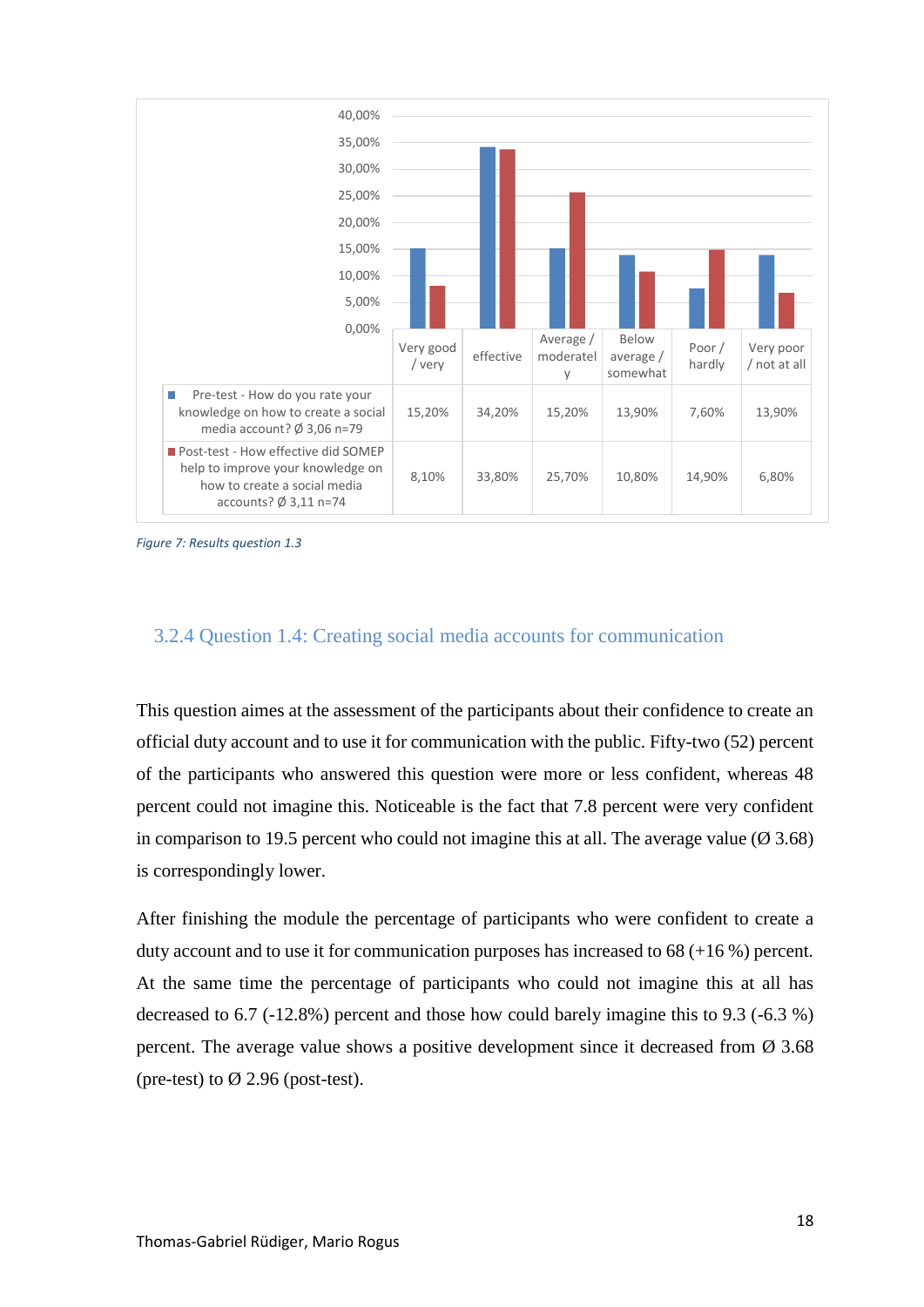

<span id="page-18-1"></span>*Figure 8: Results question 1.4*

# <span id="page-18-0"></span>3.2.5 Question 1.5: Knowledge on what to pay attention to if communicating on social media

This question encompasses the previous questions and aims at the knowledge of the participants on special features about forms of communication in social media. Eighty (80) participants answered this question in the pre-test. More than half of the participants stated that they have an average  $(27.5\%)$ , good  $(26.3\%)$  or very good  $(1.3\%)$  knowledge about this topic. Only 6.3 percent rated their knowledge as very poor. All in all there are no clear preferences which also shows in the average value of  $\varnothing$  3.44.

The results of the post-test of this question show the highest increased numbers which proofs a significant enhancement of knowledge by using the e-learning application. Altogether 87.6 percent of the 73 participants who responded to this question stated that their knowledge has improved moderately effectively (13.7 %), effectively (53.4 %) or very effectively (20.5 %). The average value is with  $\varnothing$  2.47 correspondently high and represents an increase by 97 percent which means almost one grade. Only 2.7 percent stated that their knowledge has not improved at all.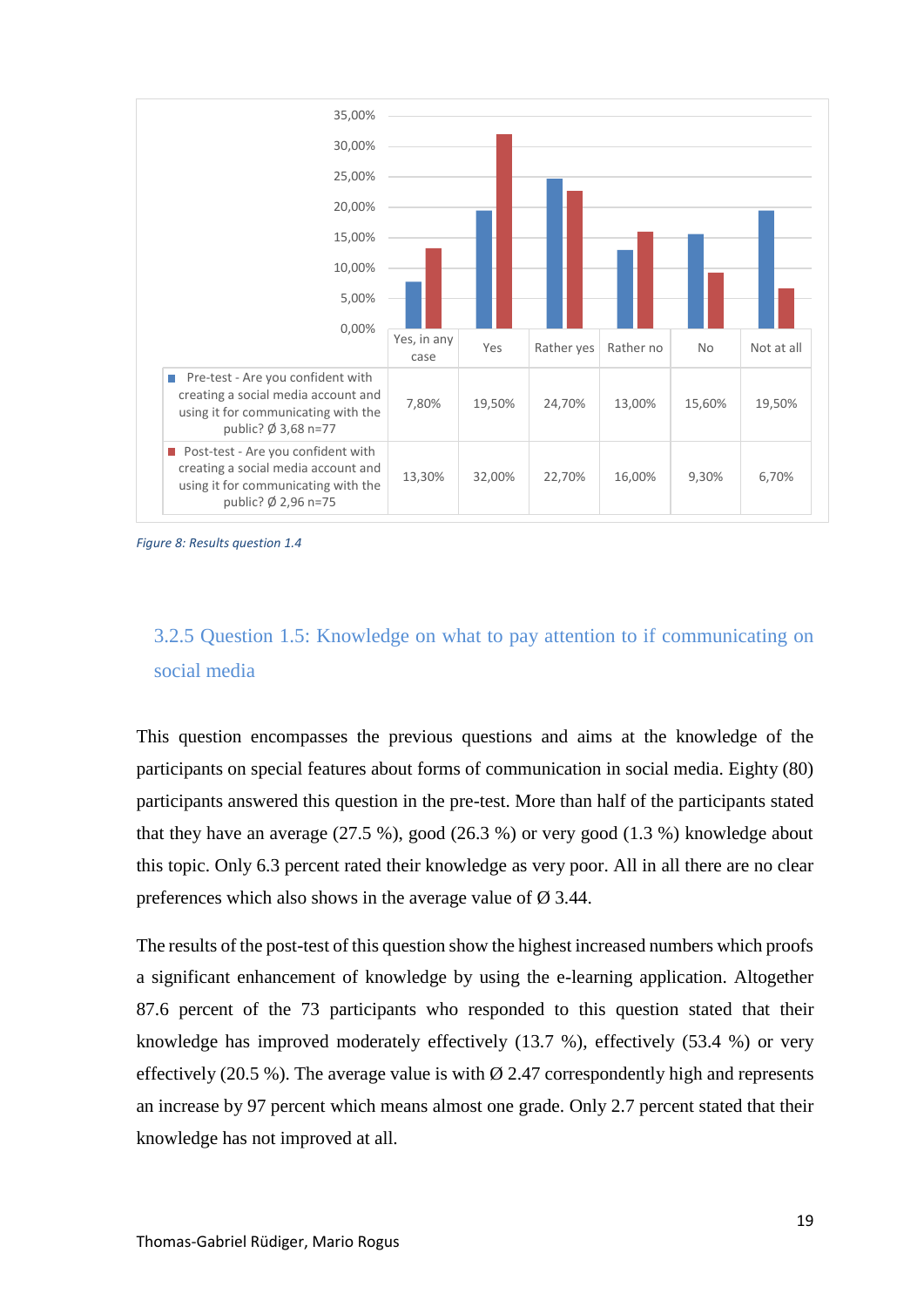

<span id="page-19-1"></span>*Figure 9: Results question 1.5*

## <span id="page-19-0"></span>3.2.6 Question 1.6: Knowledge on formal and informal communication options

The distinction between formal and informal communication content plays an important role in social media. The question was asked to determine the state of knowledge in this field. In the pre-test 77 (n=) participants answered this question, whereby 66.3 percent stated they have a rather poor (31.2 %), poor (20.8 %) or very poor (14.3 %) knowledge in this field. Only 1.3 percent were of the opinion that their knowledge in this area is very good. Accordingly, this shows in an average value of  $\varnothing$  4.0.

Due to this relatively poor knowledge of the participants a sharp improvement was to be expected. All in all 84.8 percent of the participants stated that SOMEP helped to improve it moderately effectively (30.1 %), effectively (34.2 %) or very effectively (20.5 %). This also shows in a positive average value of  $\varnothing$  2.4 which also means an improvement of 1.6 grades.

It must, however, be taken into consideration that the differentiation between formal and informal communication options can be considered to be expert knowledge so that low values were to be expected in the pre-test. Nevertheless, the improvement amongst the participants is significant.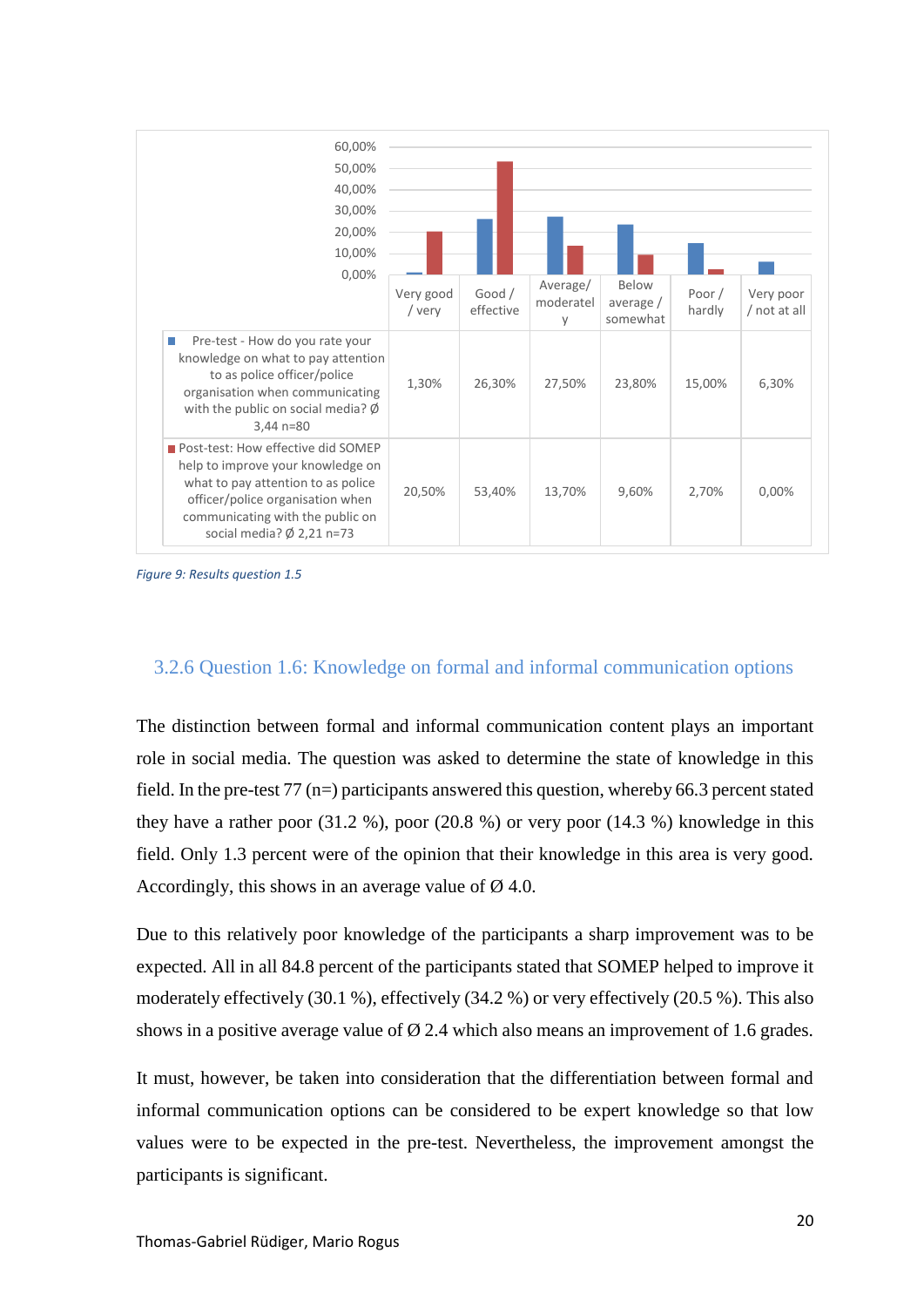

<span id="page-20-1"></span>*Figure 10: Results question 1.6*

# <span id="page-20-0"></span>3.2.7 Question 1.7: Knowledge on how to deal with critical situations and problems with regard to communication in social media

An essential part regarding communication in social media by police is the handling of critical situations, respective phenomena and problematic interactions with users $^{13}$ . Police organisations have to have a strategy for dealing with Shitstorms, insults or even cyberbullying and grooming<sup>14</sup> on their sites. Therefore, it appeared necessary to include a question about these issues. In the pre-test  $76$  (n=) participants answered this question, whereby 46 percent stated they have a very good (1.3 %), a good (15.8 %), and an average (28.9 %) knowledge in this area. Correspondingly, 54 percent rate it as below average or lower. About one-third of the participants stated that their knowledge is poor or very poor. This results in an average value of  $\varnothing$  3.78.

 $\overline{a}$ 

<sup>13</sup> Rüdiger, Denef (2013)

<sup>14</sup> Rüdiger (2014)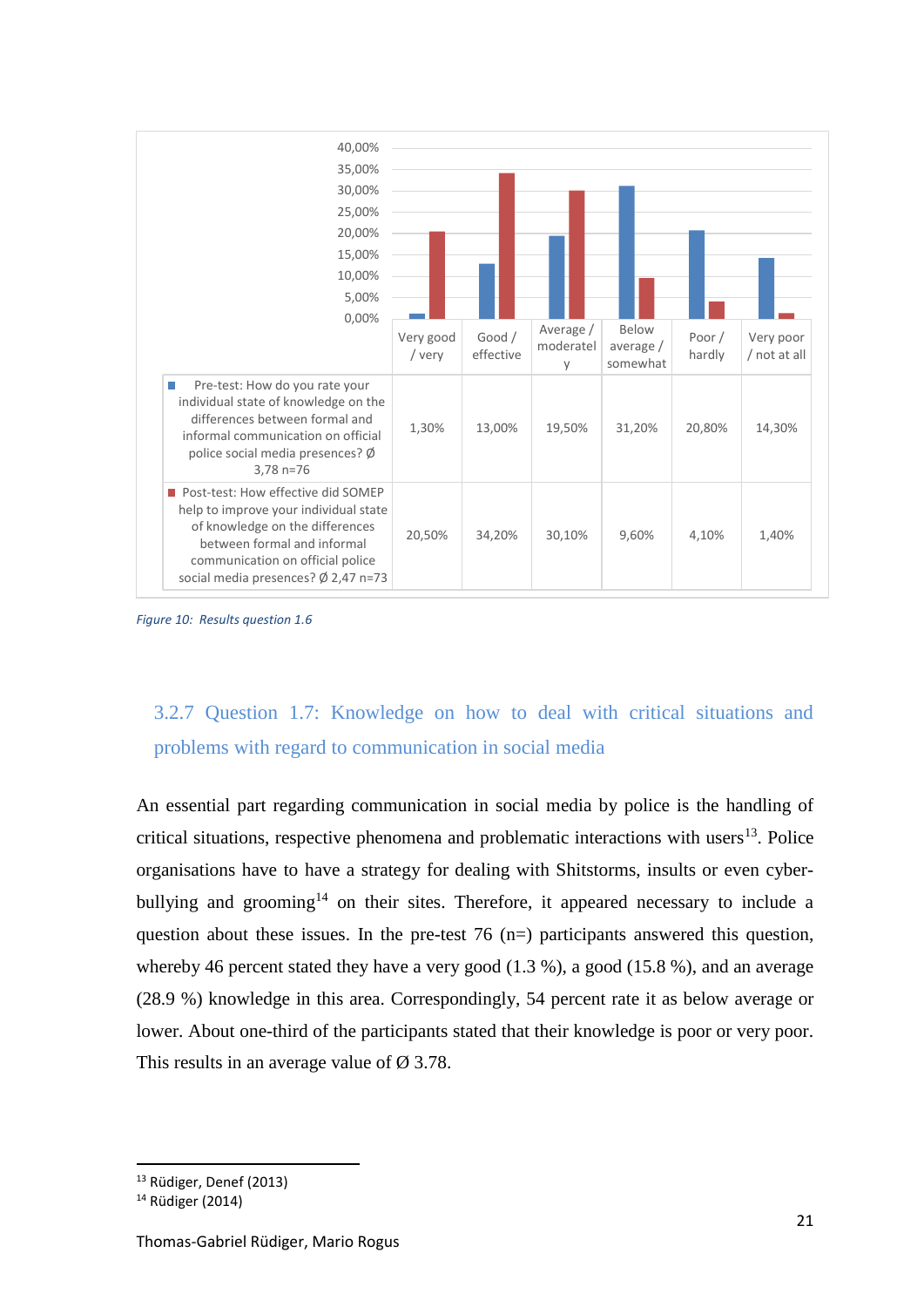In the post-test only 9.8 percent of the 72  $(n=)$  participants who answered this question said that working through the module did not help much to enhance their knowledge in this area, whereby, only 4.2 percent stated that it hardly helped or did not help at all. Conversely, this also means that 90.2 percent of the participants say that they experienced a learning effect and partly a strong (43.1 %) or very strong (19.4 %) thrust of knowledge.



<span id="page-21-1"></span>*Figure 11: Results question 1.7*

#### <span id="page-21-0"></span>3.2.8 Question 1.8: Knowledge on abbreviations used in social media

The ways in which communication takes place in social media, especially by using Internetcapable mobile devices like smartphones and tablet-PC's, is subject to different conditions from those we know from classical forms of communication. Especially, the use of abbreviations and special terms is typical for communication in social media. This question was added to evaluate the previous knowledge on abbreviations used in social media and the learning results by the e-learning module. Seventy-seven (n=77) participants provided answers to this question in the pre-test, whereby, 44.2 percent stated they know some (29.9 %), many (11.7 %) or a lot (2.6 %) of the abbreviations. Correspondingly, 55.8 percent said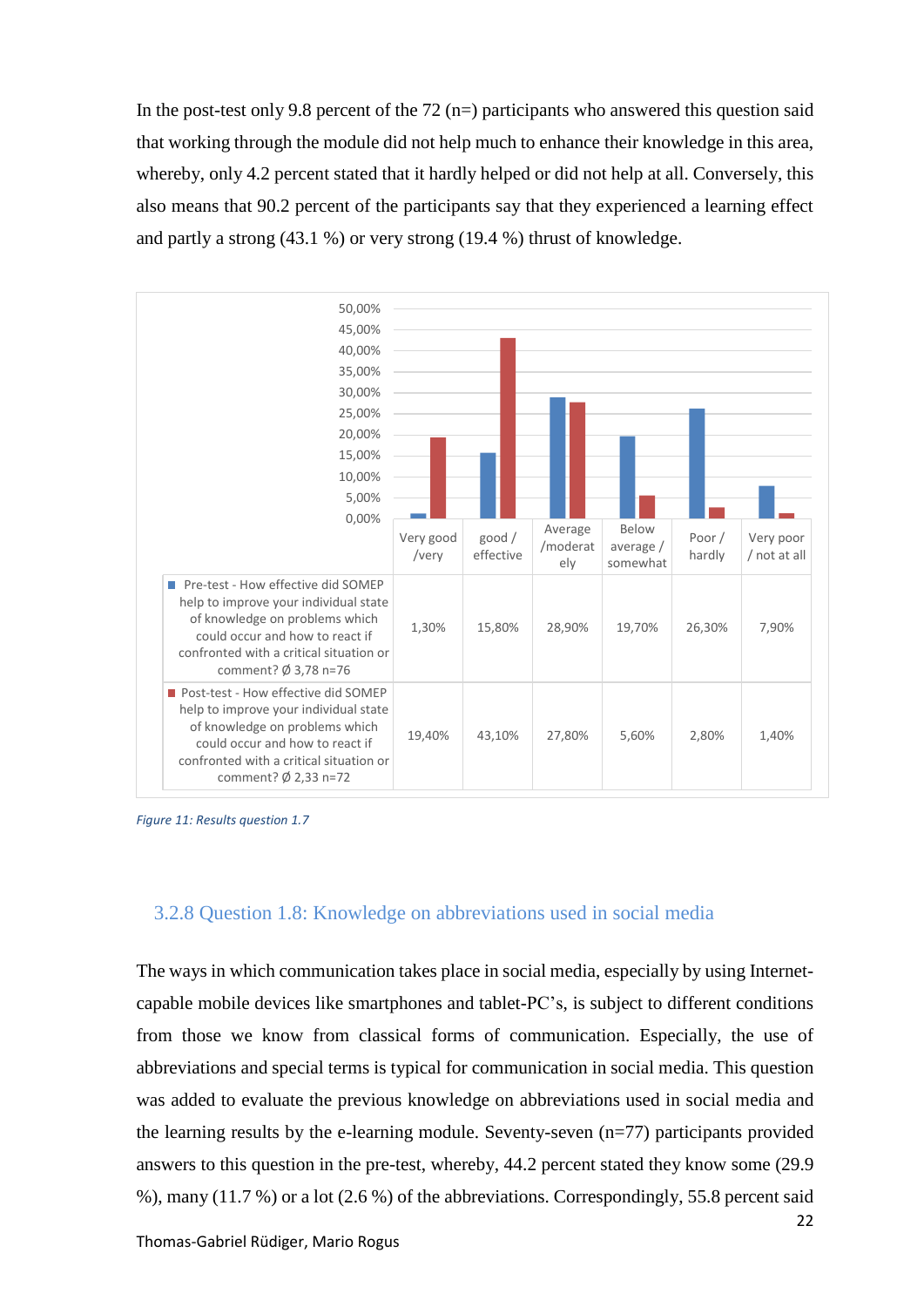they know rather less (32.5 %), few (20.8 %) or none (2.6 %) of them. These results in an average value of  $\varnothing$  3.65.

The post-test shows much better results than the pre-test and a considerable enhancement of knowledge is obvious. Eighty-four (84) percent of the 75 (n=) participants who answered the question stated they now know a lot  $(21.3 \text{ %}; +18.7 \text{ %})$ , many  $(40 \text{ %}; +28.3 \text{ %})$  or some (22.7 %; -7.2 %) of the abbreviations. The decline in the proportion of participants stating they know only some of them is probably due to fact that only 16 percent stated to know only a few abbreviations. With 55.8 percent the proportion of this group is much higher. This is a difference of 39.8 percent. The participants rated their knowledge approximately one grade higher after having finished the module. Correspondingly, the average value improved to  $\varnothing$  2.36 which means an enhancement of 1.29 grades.



<span id="page-22-0"></span>*Figure 12: Results question 1.8*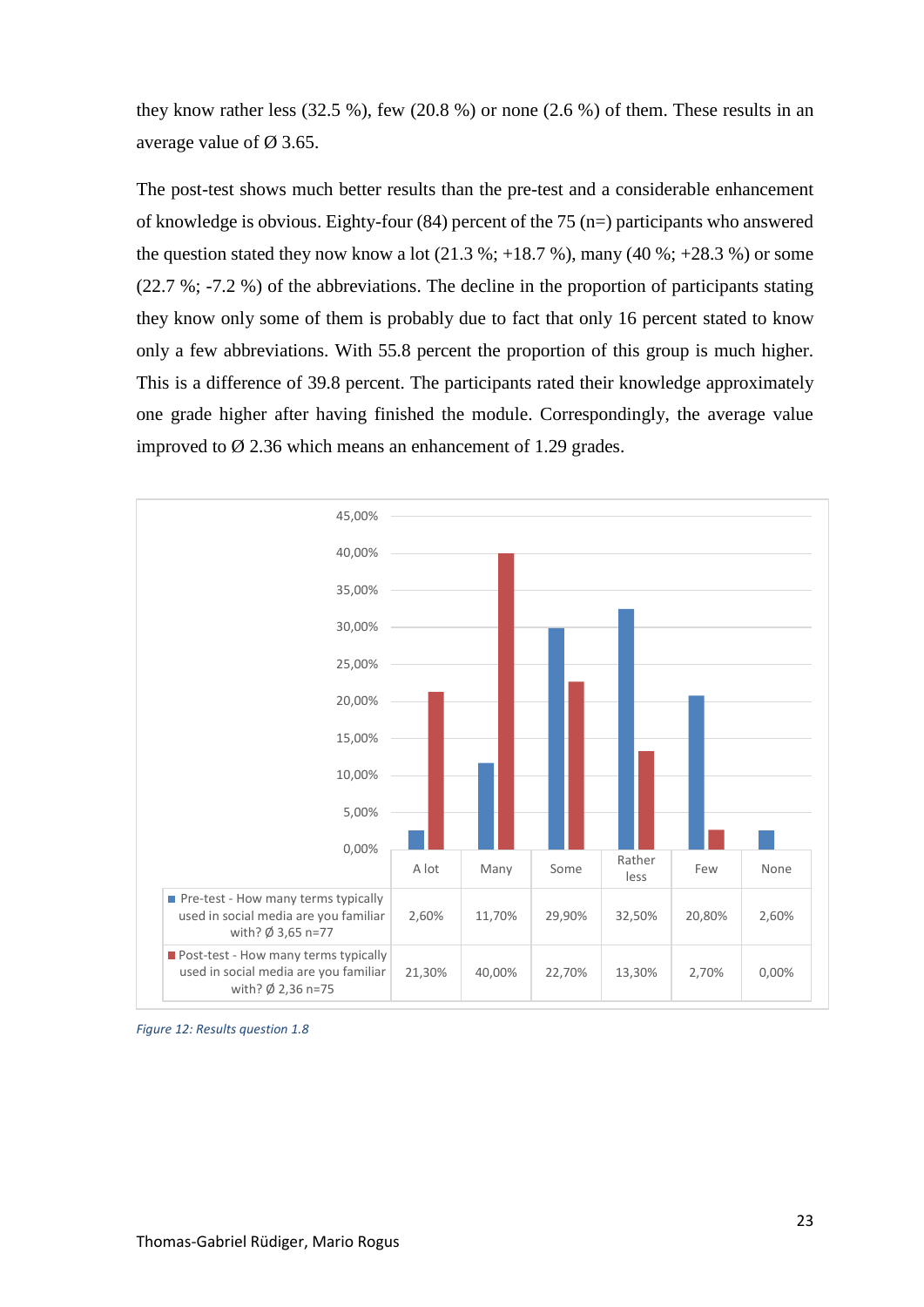# <span id="page-23-0"></span>3.3Questions 1.9 -1.22 Second question category: Specific terms used in social media

The second question category builds on the content of the last questions of the first category. These questions are about determining whether the participants actually know about the meaning of some of the social media terms and relevant phenomena. Not every question from this category will be discussed separately and contextualized but will rather be considered as a block of questions.

| Question | <b>Term</b>       | Question | <b>Term</b>      |
|----------|-------------------|----------|------------------|
| 1.9      | Social Media      | 1.10     | Google+          |
| 1.11     | WhatsApp          | 1.12     | Instagram        |
| 1.13     | Troll             | 1.14     | <b>Shitstorm</b> |
| 1.15     | Hashtag           | 1.16     | Posting          |
| 1.17     | Online-hate crime | 1.18     | Cyber-bullying   |
| 1.19     | Cyber-grooming    | 1.20     | Emoticon         |
| 1.21     | Retweet           | 1.22     | Like             |

*Figure 13: Overview question 1.9 – 1.22*

All in all 13 individual terms<sup>15</sup> were tested always addressing the same question: "Do you know the meaning of the following terms?" The pre-test offered the three response options "yes", "no" or "heard before, but do not know the meaning". The results show<sup>16</sup> that these specific terms and phenomena are subject to a differentiated level of knowledge. The two most commonly known terms were WhatsApp (question 11) with 100 percent and social media (question 19) with 96.1 percent awareness level. Knowledge about the phenomena cyber-bullying (question 1.18; 88.9 %), the application Google+ (question 1.10; 83.6 %), and the terms "like" (question 1.22ö 82.7 %) as well as "posting" (question 1.16; 80.8 %) was also widespread. The approval ratings for the other terms were rather heterogeneously. The phenomena "Shitstorm" (question 1.14; 69.3 %), the platform Instagram (question 1.12;

<sup>&</sup>lt;sup>15</sup> Common terms like Facebook and Twitter did not form part of the question block since these are common language nowadays. It was not the intention to ask for all kind of terms related to Social Media, but to select a number of them as indicators for the current state of knowledge.

<sup>&</sup>lt;sup>16</sup> See figure 13 and 14.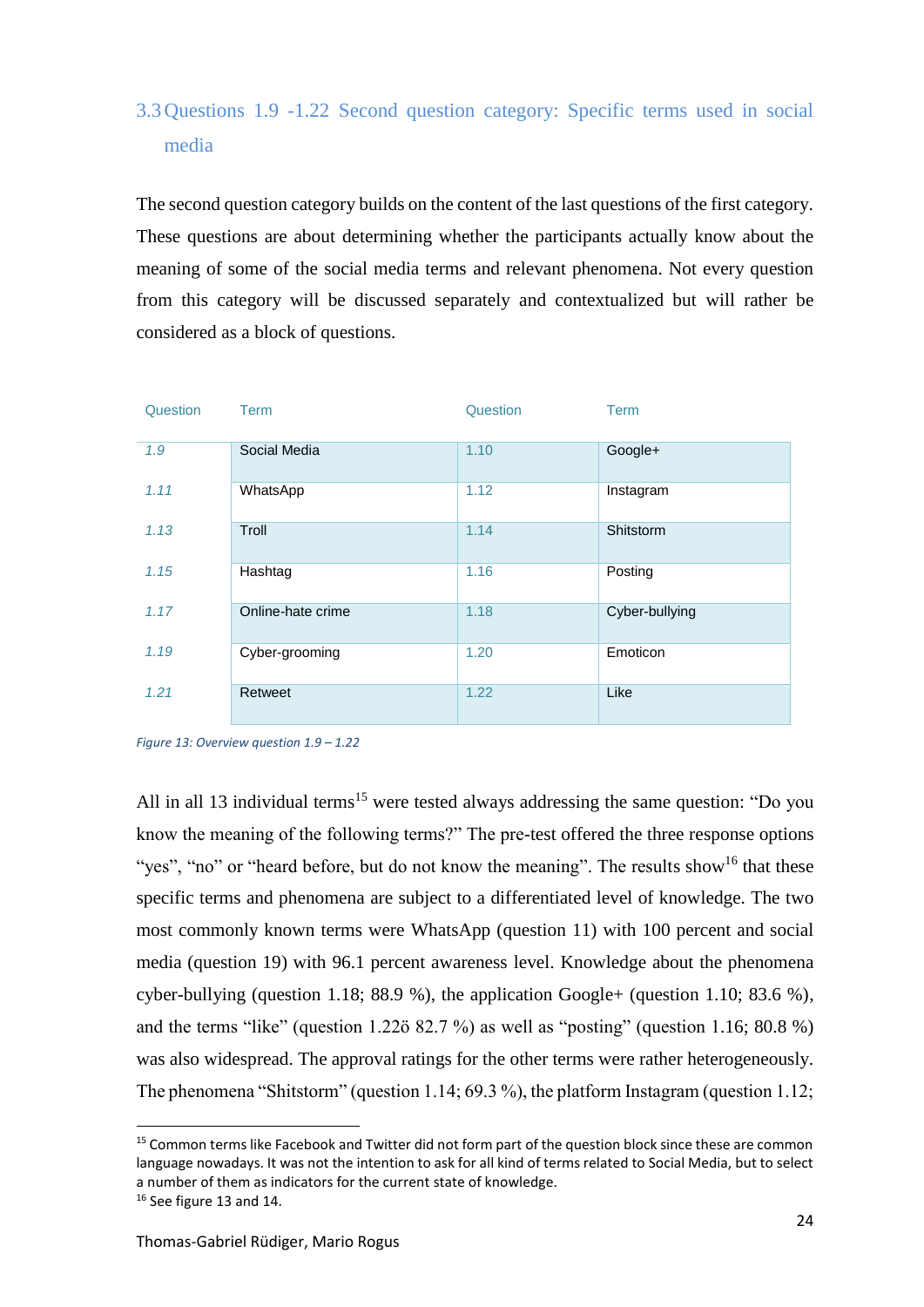65 %) as well as the terms "Hashtag" (question 1.20; 60.3 %) and "Emoticon" (question 1.15; 61.8 %) were also known to more than 50 percent of the participants.

But the picture looks different when evaluating the responses to the questions related to further terms, applications and phenomena. The phenomena online-hate crime – extremist an racist statements in the Internet – (question 1.17) was only known to 39.7 % and cyber grooming – online-based initiation of sexual child abuse<sup>17</sup> - (question 1.19) to 38.2 % of the participants. The Terms "Troll (32.9 %; question 1.13) and "Retweet" (34.6 %; question 1.21) were even less well known.



<span id="page-24-0"></span>*Figure 13: Results pre-test questions 1.9 - 1.16*

<sup>17</sup> Rüdiger (2014)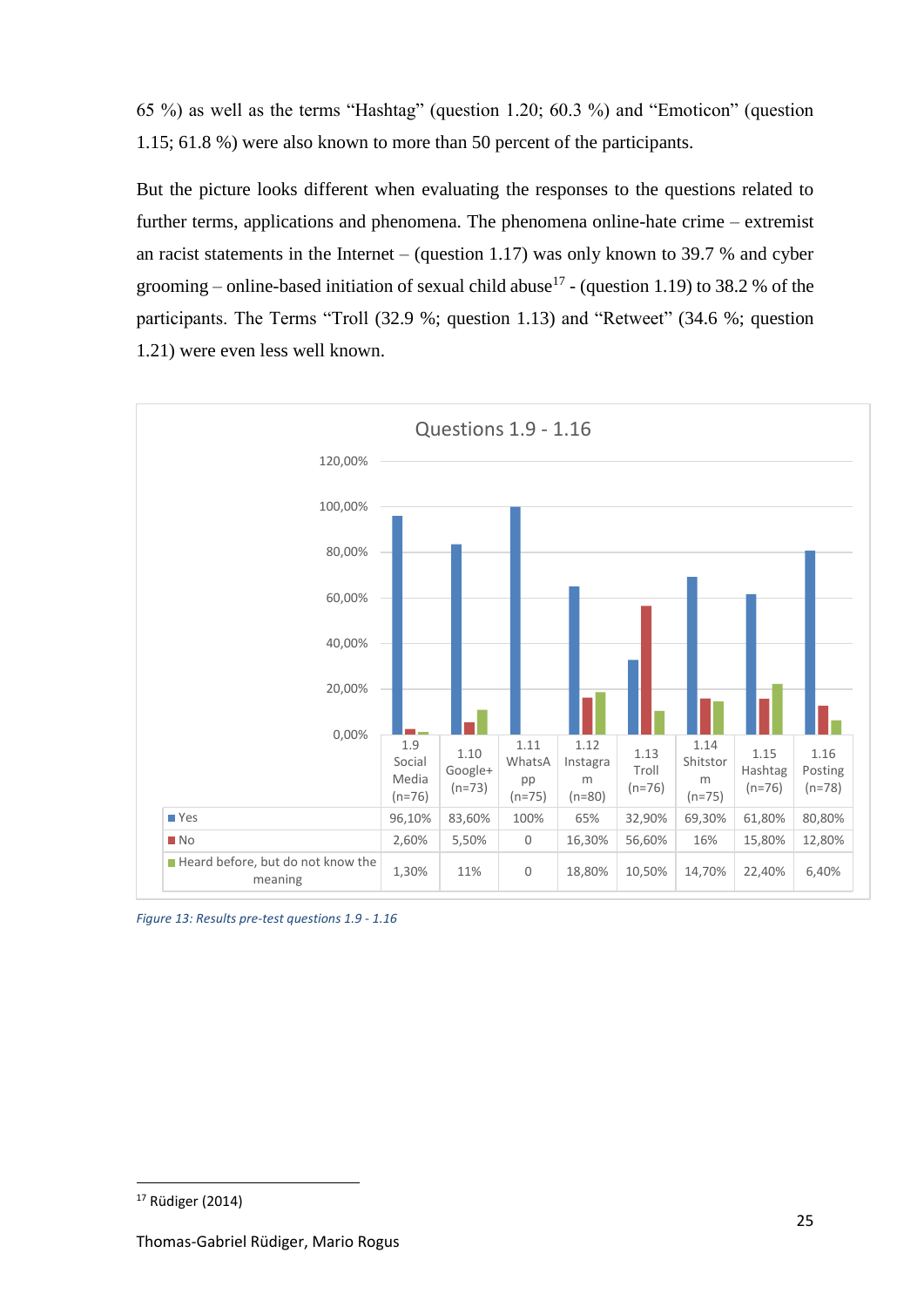

<span id="page-25-0"></span>*Figure 14: Results pre-test questions 1.17 - 1.22*

The response options were altered in the post-test. The intention was not only to determine whether the participants knew the term or not, but how well they knew the meaning of a certain term in order to evaluate the enhancement of the respective knowledge by the elearning application. The participants were now able to answer more differentiated. The results of the post-test are very positive. This was expected. After having finished the module the participants stated a solid enhancement of their knowledge regarding almost all terms in question except those which already got a high rating in the pre-test. In contrast, however, the special term (social media slang) "Hashtag" (questions 1.15) was only familiar to 20.4 percent of the participants. Twenty-eight (28) percent said they do not understand the term "Retweet" at all.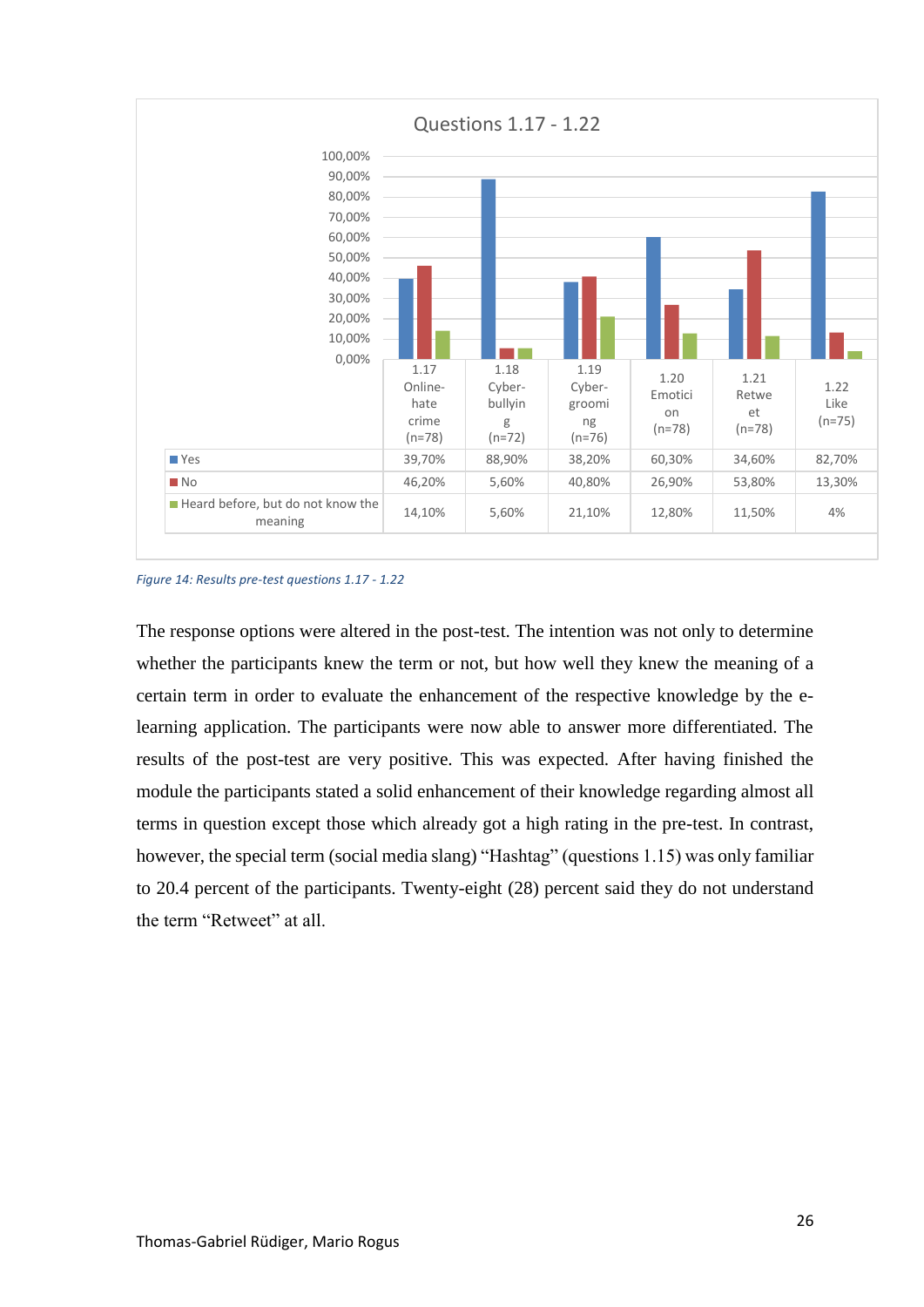

<span id="page-26-0"></span>*Figure 15: Results post-test questions 1.09 - 1.16*



<span id="page-26-1"></span>*Figure 16: Results post-test questions 1.16 - 1.22*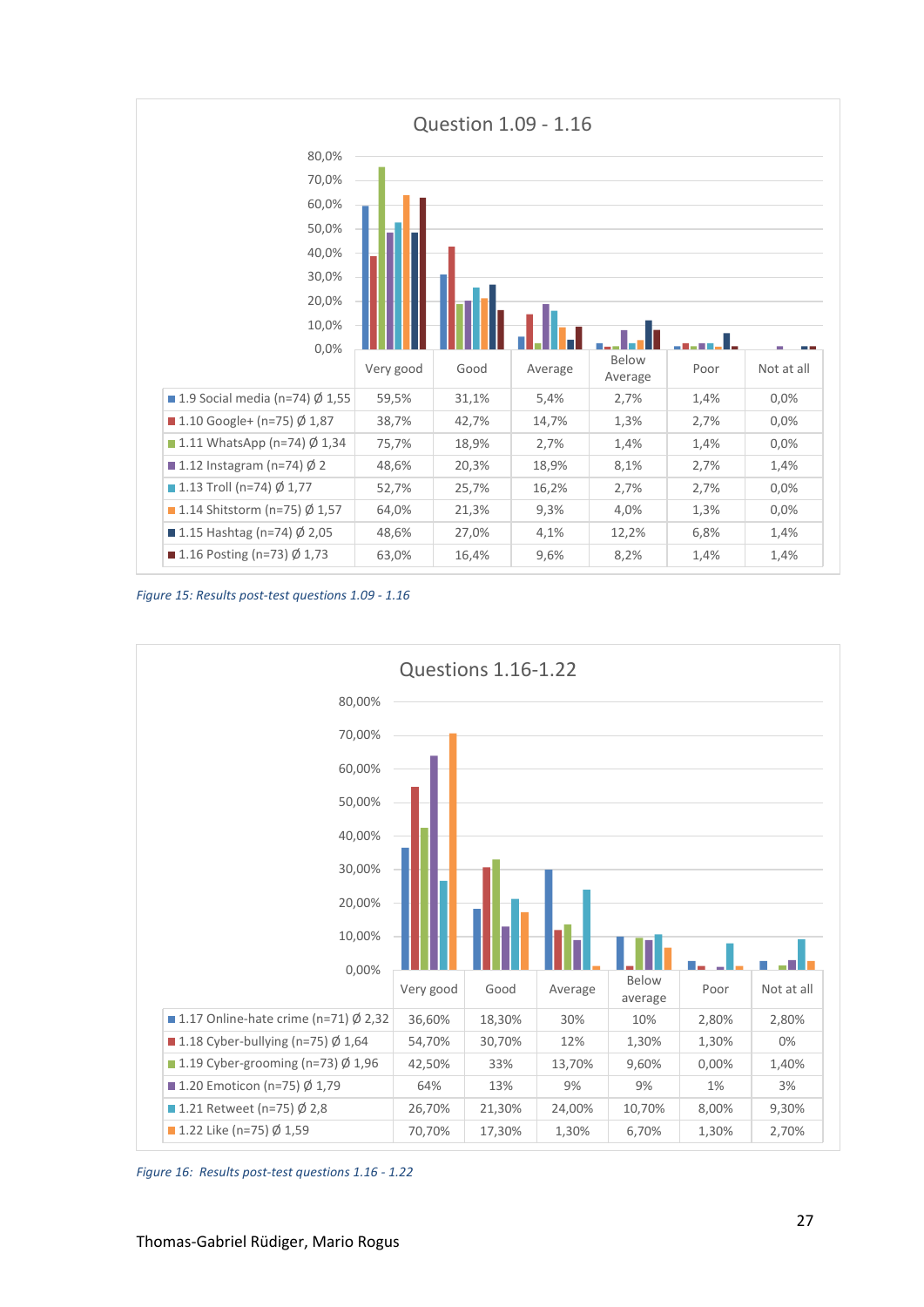#### <span id="page-27-0"></span>3.4Findings

As one result of the evaluation of the pilot implementation it can be concluded that the participants experienced a substantive enhancement of knowledge in many areas which are covert by the e-learning module. Unsurprisingly, the improvement is the higher the poorer the initial situation was. However, the results cannot be considered to be representative for all police organisations in Germany or Europe. On the one hand the survey method used was not representative not even for German police organisation, but it is worth mentioning that the demographic data of the participants are close to similar to the demographic data of the police personnel in Brandenburg<sup>18</sup>. On the other hand the knowledge about social media can differentiate significantly from one country to the other. While the knowledge of certain subject areas about the use of social media by police in Germany could be relatively weak<sup>19</sup>, the situation in countries like the Netherlands, Spain or Great Britain could be completely different since social media has already become an effective means for policing there. The gain in knowledge would be accordingly lower in such countries.

However, it is remarkable that around 40 percent of the participants rated their knowledge about social media as good or very  $\text{good}^{20}$ . This indicates a rather good state of knowledge possibly due to extensive private use. Nevertheless, only 17.4 percent say their knowledge was hardly or not at all enhanced by working through the module<sup>21</sup>. In turn, 23 percent stated that their knowledge was enhanced despite the already good prior understanding of the topic.

## <span id="page-27-1"></span>**4. Conclusions**

The participants also had the chance to come up with individual hints, suggestions, amendments and reviews about the SOMEP e-learning module and to forward and discuss them with the SOMEP team. Some remarks were simple by nature like that the final test is too easy/difficult or that there is a better example for a certain phenomenon. The participants

<sup>&</sup>lt;sup>18</sup> See 3.1: The demographic structure of the Brandenburg police is identical to the data collected during the pilot implementation. This may indicate that the participants presented a representative sample. See Rüdiger, Rogus (2014) Attachment 1.

<sup>&</sup>lt;sup>19</sup> About utilization of Social Media by German police see Rogus, Rüdiger (2014); Rüdiger, Rogus (2014)

<sup>20</sup> See figure 5

 $21$  Ibid.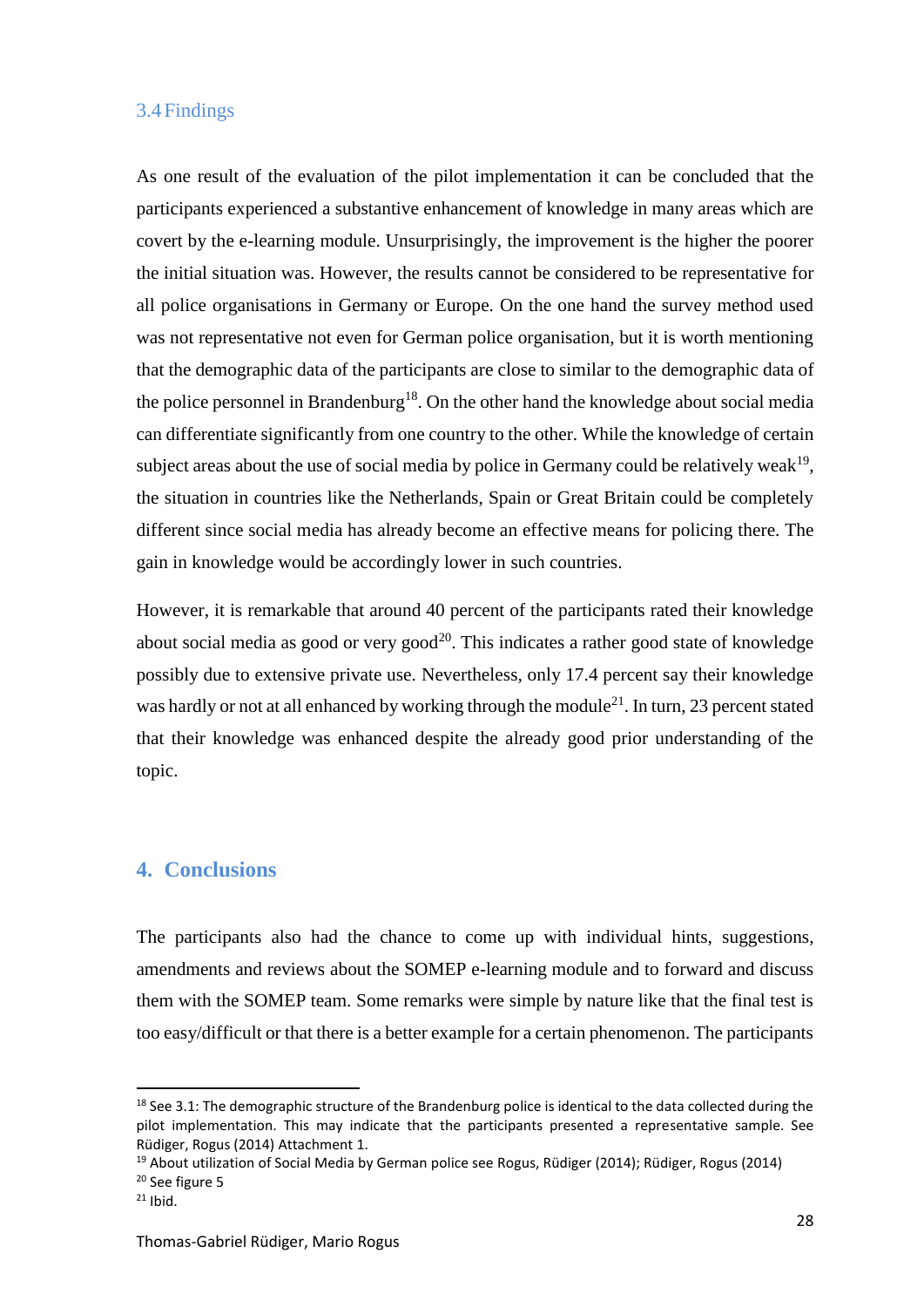also helped to detect grammar and spelling mistakes. There were also specific questions and topic suggestions. Eighty-seven (87) remarks and hints were received and if reasonable implemented.

But such an e-learning application can only play a supporting role in training police officers for the utilization of social media for policing purposes. Police organisations have to realize that social media has created a digital environment. Sooner or later every police officer will be confronted with it. So it would be logical to give this task to the younger generation of police officers since they have a higher level of online media experience. But they also need to learn about risks, communication options or the legal framework related to police activities in social media and have to obtain media competencies. For this reason social media as an effective means for policing should be integrated into the police training and education. The SOMEP e-learning module could bear fruit within the scope of such a strategy if taken seriously. This e-learning application is a very useful tool available for police officers to get deeper involved in the world of social media and its benefits for police services. The project supports the use of social media by police organisations in Europe and aims at raising awareness about the potential for the enhancement of effectivity and effectiveness of police work and the benefits for society.

## <span id="page-28-0"></span>**5. Summary**

Social media play a more and more important role for society and police as an important living space and room for interactions. The COMPOSITE project had already recognized the challenges for police in this regard<sup>22</sup>. SOMEP has taken up this subject and prepared an e-learning module for police officers to meet these challenges. The available results of the pilot implementation of the module created by FHPol BB as well as a large number of positive media reporting in the German-speaking area shows that SOMEP obviously goes in the right direction. Police services which want to integrate the e-learning module into the education and training will have the opportunity to adapt or amend it according to their needs and domestic legal situation.

The SOMEP module could also provide a very sound basis for the development of further specific e-learning application, for example, the usage of social media for public relations

<sup>&</sup>lt;sup>22</sup> cf. Bayerl (2012); Composite (2014); Denef et. al . (2011); Denef et. al. (2012).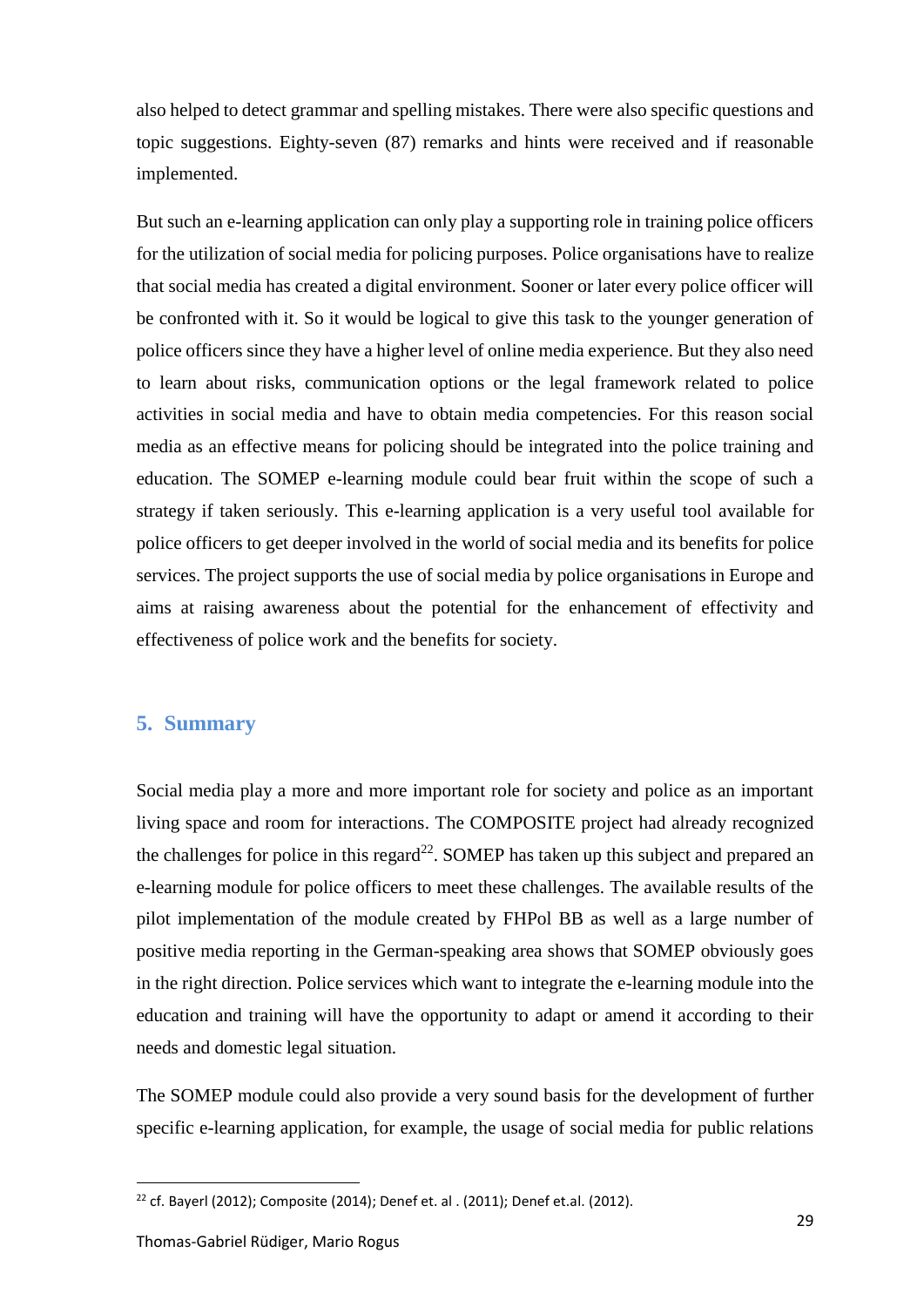in connection to police operations or for criminal investigations. How important the presence of police in the digital arena is shows the discussion about the interpretational jurisdiction when it comes to publishing reliable information about the police and their actions.

At the same time the police need to take into consideration that they lose the battle for sovereignty in interpreting police actions and the self-image of the police if they are not present in social media<sup>23</sup>. For example there are more video clips about police violence available than about police helping $2^4$ .

This presents a challenge but also an opportunity which should be taken. The police should be present and visible where the people in need of security and protection are even in the digital world.

<sup>23</sup> See Jungholt (2014); Sasse (2014)

<sup>&</sup>lt;sup>24</sup> As of 11 March 2015 a search in YouTube resulted in 32,200 hits when searched for the term "Polizei Gewalt" ("Police violence"). A search with the term "Polizei hilft" ("Police helps") resulted only in 418 hits. Cf. Rüdiger, Rogus (2015).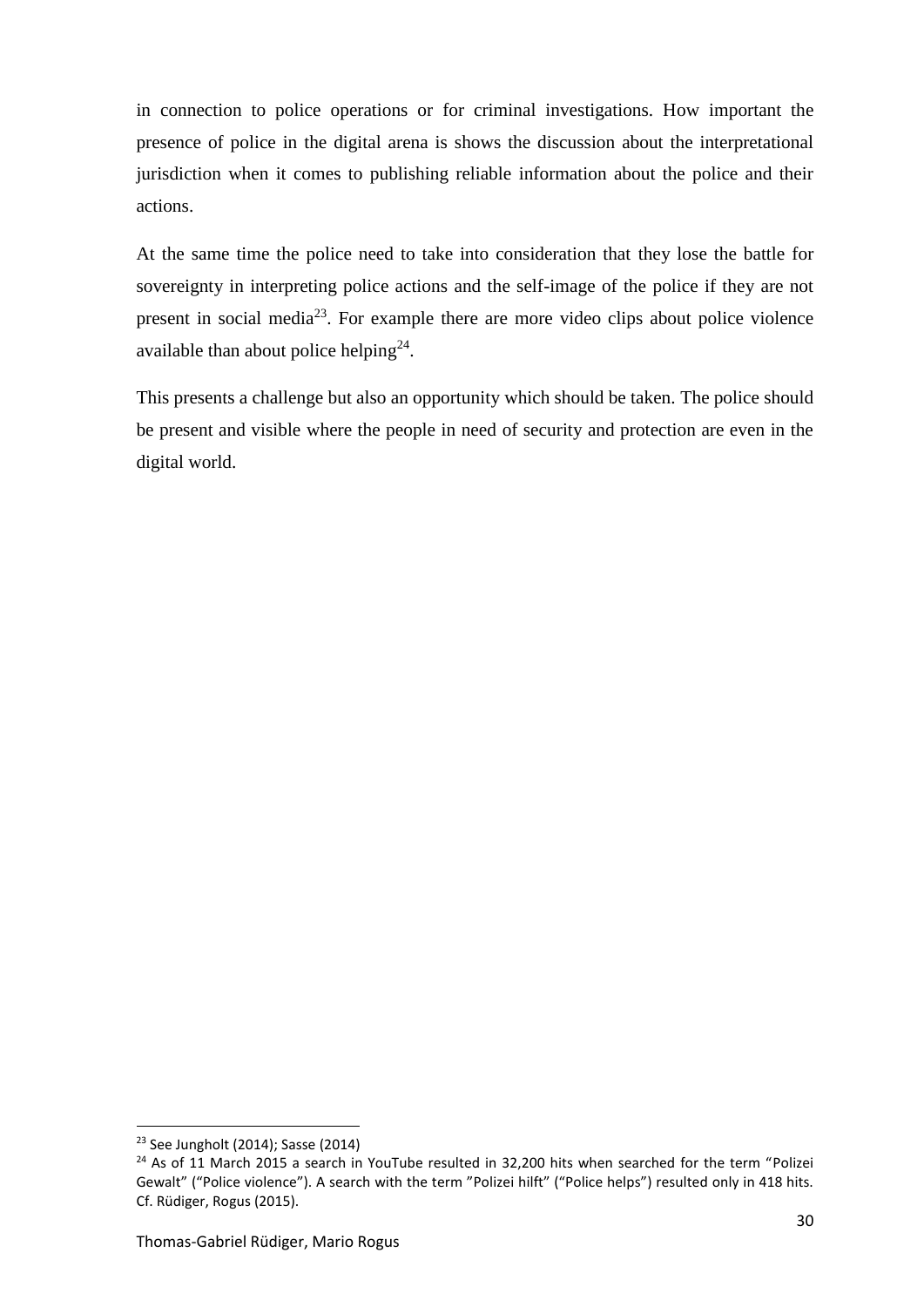#### <span id="page-30-0"></span>**6. Sources and literature**

- Bayerl, Saskia (2012). *"Social Media Study in European Police Forces: First Results on Usage and Acceptance".* Available online at https://www.compositeproject.eu/tl\_files/fM\_k0005/ download/SocialMedia-in-European-Police-Forces\_\_PreliminaryReport.092012.pdf
- Comparative Police Studies in the EU (COMPOSITE) (2014). Homepage of the project. Available online at: [www.composite-project.eu](file:///C:/Users/Ines/AppData/Local/Temp/www.composite-project.eu)
- Denef, S., Kaptein, N. Bayerl, Petra S., Ramirez, Leonardo (2011). "ICT Trends in *European Policing"*. COMPOSITE, Deliverable 4.1, European Commission FP7 Contract No.241918
- Denef, Sebastian; Kaptein, Nico; Bayerl, Petra S.; Ramirez, Leonardo (2012). "Best *Practice in Police Social Media Adaptation"*. Available online at [http://www.fit.fraunhofer.de/content/dam/fit/de/documents/COMPOSITE-social](http://www.fit.fraunhofer.de/content/dam/fit/de/documents/COMPOSITE-social-media-best-practice.pdf)[media-best-practice.pdf](http://www.fit.fraunhofer.de/content/dam/fit/de/documents/COMPOSITE-social-media-best-practice.pdf)
- Jungholt, Thorsten (2014). *"Wo wir sind, ist digitale Steinzeit"* in Die Welt. Available online at [http://www.welt.de/politik/deutschland/article135619282/Wo-wir-sind-ist](http://www.welt.de/politik/deutschland/article135619282/Wo-wir-sind-ist-digitale-Steinzeit.html)[digitale-Steinzeit.html](http://www.welt.de/politik/deutschland/article135619282/Wo-wir-sind-ist-digitale-Steinzeit.html)
- Rogus, Mario, Rüdiger, Thomas-Gabriel, (2014). *"Country Report of Germany on the Use of Social Media by Police Organisations"*. Available online at [http://www.fhpolbb.de/sites/default/files/field/dokumente/somep\\_country\\_report\\_ger](http://www.fhpolbb.de/sites/default/files/field/dokumente/somep_country_report_germany.pdf) [many.pdf](http://www.fhpolbb.de/sites/default/files/field/dokumente/somep_country_report_germany.pdf)
- Rüdiger, Thomas-Gabriel; Rogus, Mario (2014): "*Survey on the Use of Social Media by the German Police - Results of a survey regarding social media utilisation by German police services and police officers".* Available online at http://www.fhpolbb.de/sites/default/files/field/dokumente/somep\_survey\_08\_14.pdf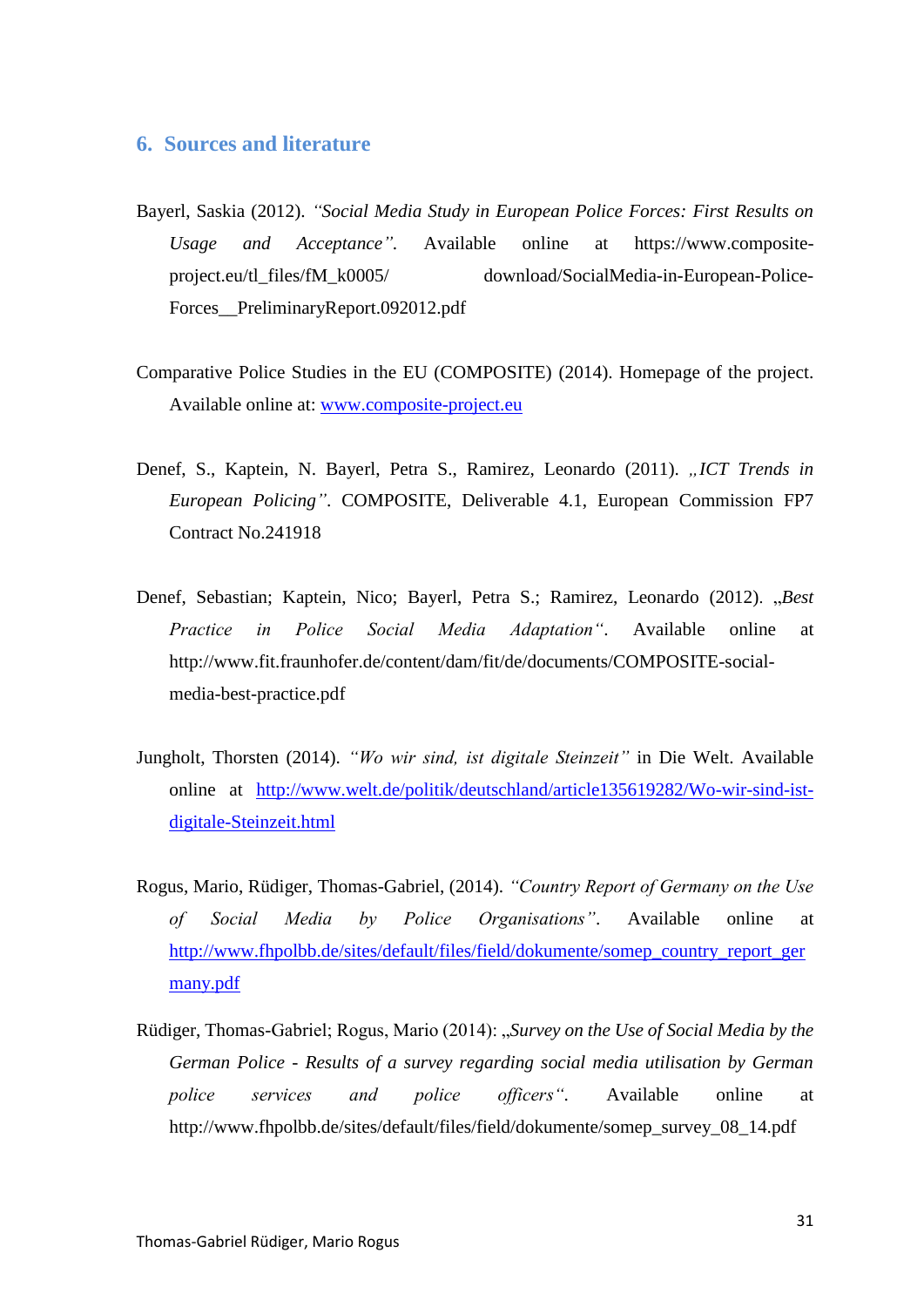- Rüdiger, Thomas-Gabriel; Rogus, Mario (2015). *"Polizeikritik in Sozialen Medien mit Transparenz begegnen"* Online available at http://www.fhpolbb.de/article/polizeikritik-sozialen-medien-mit-transparenzbegegnen
- Rüdiger, Thomas-Gabriel; Denef, Sebastian (2013). *"Soziale Medien – Muss sich die Polizei neu ausrichten?"* in Deutsche Polizei. Printed 11/2013, P. 4-12. Available online at: [http://www.gdp.de/gdp/gdp.nsf/id/dp201311/\\$file/DP\\_2013\\_11.pdf](http://www.gdp.de/gdp/gdp.nsf/id/dp201311/$file/DP_2013_11.pdf)
- Rüdiger, Thomas-Gabriel (2013). *"Irgendwann fängt dann einer an, Polizei zu spielen"* in Deutsche Polizei. P. 12-16. Available online at: [http://www.gdp.de/gdp/gdp.nsf/](http://www.gdp.de/gdp/gdp.nsf/id/dp201311/$file/DP_2013_11.pdf)  [id/dp201311/\\$file/DP\\_2013\\_11.pdf](http://www.gdp.de/gdp/gdp.nsf/id/dp201311/$file/DP_2013_11.pdf)
- Rüdiger, Thomas-Gabriel (2014*). "Sex offenders in the virtual worlds*", in Oranienburger Schriften special edition 2013, p. 9-26. Available online at: http://www.fhpolbb.de/sites/default/files/field/dokumente/ora-schriften-s-2013.pdf
- Sasse, Sabine (2014). "*Irgendwann spielen andere die Polizei"* Frankfurter Allgemeine Zeitung (FAZ). Available online at: [http://www.faz.net/aktuell/feuilleton/medien/die](http://www.faz.net/aktuell/feuilleton/medien/die-polizei-soll-auch-im-netz-auf-streife-gehen-13304750.html)[polizei-soll-auch-im-netz-auf-streife-gehen-13304750.html](http://www.faz.net/aktuell/feuilleton/medien/die-polizei-soll-auch-im-netz-auf-streife-gehen-13304750.html)
- Solving Crime through Social Media: Improving Vocational Competencies in Security Sector (SOMEP), 2014. Project homepage. Available online at: <http://somep.erciyes.edu.tr/default.asp?dil=en>